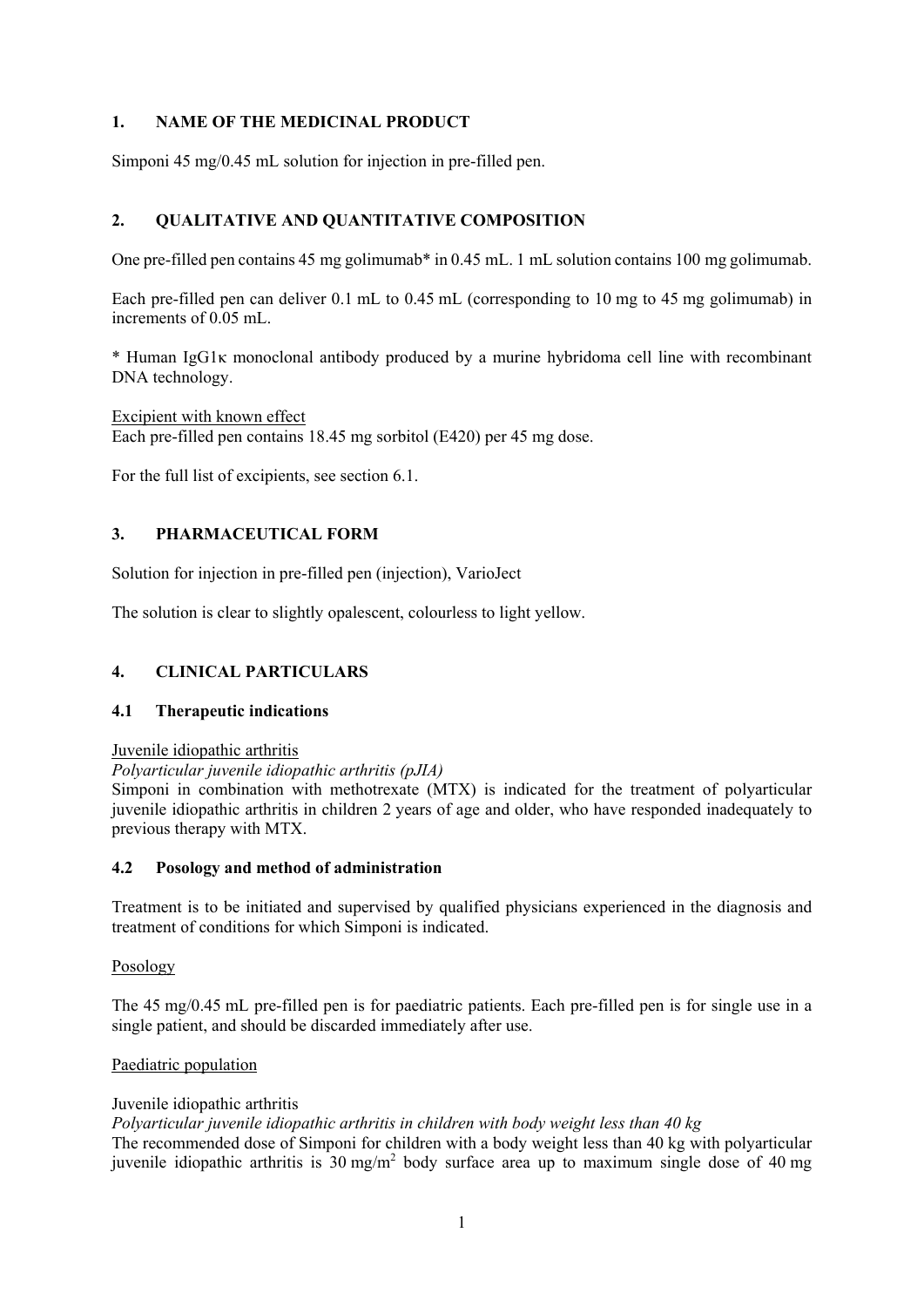administered once a month, on the same date each month. The prescribed volume of injection should be selected according to patient's height and weight as shown in Table 1.

|                          |                        | <b>Total Body Weight (kg)</b> |           |           |           |       |           |       |
|--------------------------|------------------------|-------------------------------|-----------|-----------|-----------|-------|-----------|-------|
|                          |                        | $10 - 12$                     | $13 - 17$ | $18 - 22$ | $23 - 27$ | 28-32 | $33 - 37$ | 38-39 |
|                          |                        |                               |           |           | Dose (mL) |       |           |       |
|                          | $70 \text{ to } 5$     | 0.15                          | 0.15      | 0.2       |           |       |           |       |
|                          | $75 \text{ to } 5$     | 0.15                          | 0.15      | 0.2       | 0.2       |       |           |       |
|                          | $85 \text{ to } 95$    | 0.15                          | 0.2       | 0.2       | 0.25      | 0.25  | 0.3       |       |
|                          | $95 \text{ to } 105$   | 0.15                          | 0.2       | 0.2       | 0.25      | 0.25  | 0.3       | 0.3   |
| $\binom{m}{n}$<br>Height | $105$ to $\leq 115$    | 0.15                          | 0.2       | 0.25      | 0.25      | 0.3   | 0.3       | 0.3   |
|                          | 115 to $<$ 125         | 0.2                           | 0.2       | 0.25      | 0.25      | 0.3   | 0.3       | 0.35  |
|                          | $125$ to $\leq 135$    |                               | 0.2       | 0.25      | 0.3       | 0.3   | 0.35      | 0.35  |
|                          | 135 to $<$ 145         |                               | 0.25      | 0.25      | 0.3       | 0.3   | 0.35      | 0.35  |
|                          | $145 \text{ to} < 155$ |                               |           | 0.25      | 0.3       | 0.35  | 0.35      | 0.4   |
|                          | 155 to $< 165$         |                               |           | 0.3       | 0.3       | 0.35  | 0.35      | 0.4   |
|                          | 165 to $<$ 175         |                               |           |           | 0.35      | 0.35  | 0.4       | 0.4   |
|                          | $175$ to $< 180$       |                               |           |           |           | 0.35  | 0.4       | 0.4   |

**Table 1: Simponi dose in millilitres (mL) by height and weight of patients with pJIA** 

*Polyarticular juvenile idiopathic arthritis in children with a body weight of at least 40 kg* 

For children with body weight of at least 40 kg, a 50 mg pre-filled pen or pre-filled syringe is available. For the posology of the 50 mg dosing regimen, see section 4.2 of the Simponi Solution for Injection in Pre-filled Syringe 50mg/0.5ml Product Insert.

Available data suggest that clinical response is usually achieved within 12 to 14 weeks of treatment (after 3-4 doses). Continued therapy should be reconsidered in children who show no evidence of therapeutic benefit within this time period.

There is no relevant use of Simponi in patients aged less than 2 years for the indication of pJIA.

### Missed dose

If a patient forgets to inject Simponi on the planned date, the forgotten dose should be injected as soon as the patient remembers. Patients should be instructed not to inject a double dose to make up for the forgotten dose.

The next dose should be administered based on the following guidance:

- if the dose is less than 2 weeks late, the patient should inject the forgotten dose and stay on the original schedule.
- if the dose is more than 2 weeks late, the patient should inject the forgotten dose and a new schedule should be established from the date of this injection.

### Special populations

### *Renal and hepatic impairment*

Simponi has not been studied in these patient populations. No dose recommendations can be made.

### *Paediatric population*

The safety and efficacy of golimumab have not been established in patients with pJIA below the age of 2 years. No data are available.

### Method of administration

Simponi is for subcutaneous use. After proper training in subcutaneous injection technique, patients may self-inject if their physician determines that this is appropriate, with medical follow-up as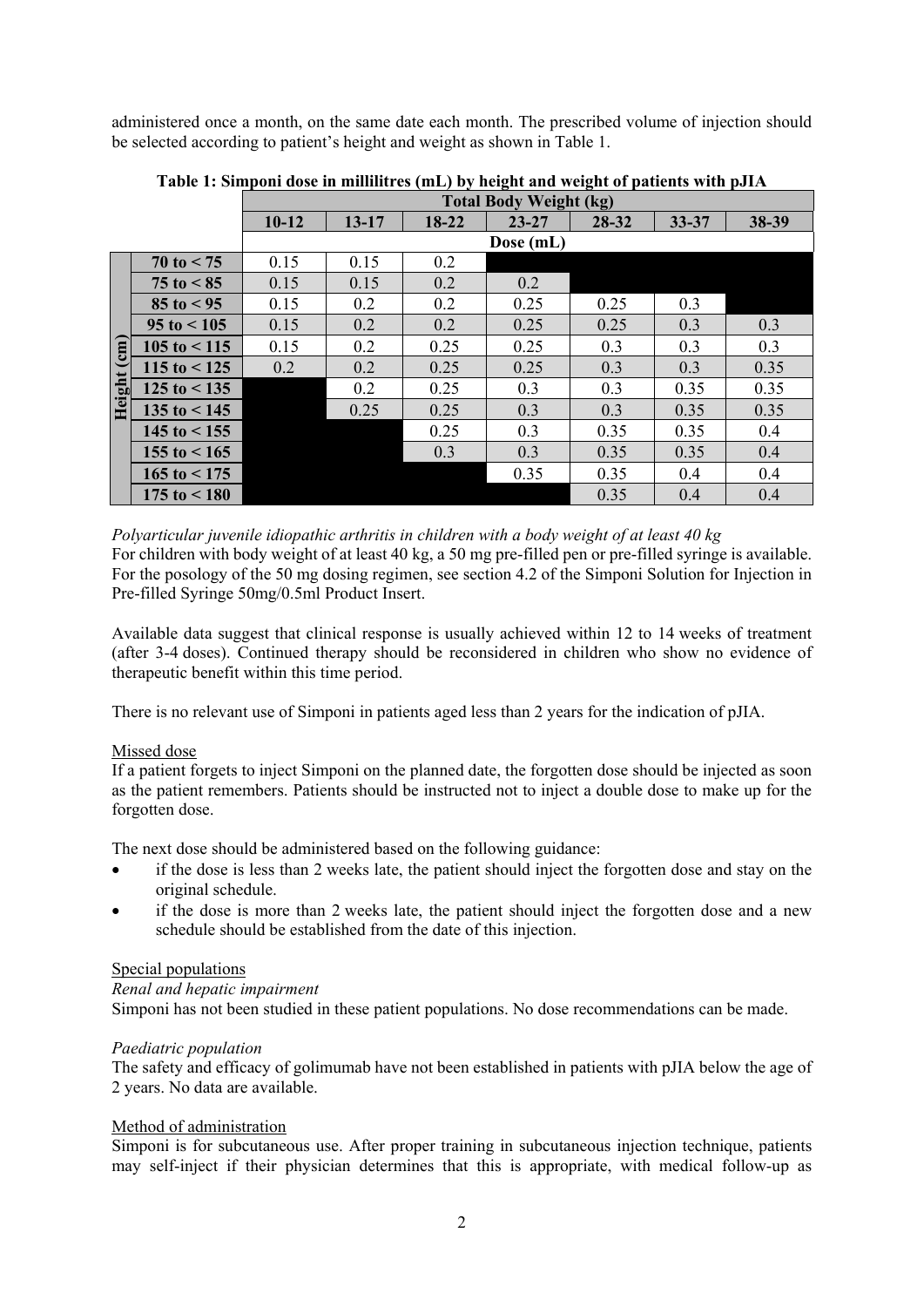necessary. Patients should be instructed to inject the prescribed amount of Simponi according to the comprehensive instructions for use provided in the pack.

For administration instructions, see section 6.6.

## **4.3 Contraindications**

Hypersensitivity to the active substance or to any of the excipients listed in section 6.1.

Concurrent administration of Simponi with anakinra or abatacept (see section 4.4).

Active tuberculosis (TB) or other severe infections such as sepsis, and opportunistic infections (see section 4.4).

Moderate or severe heart failure (NYHA class III/IV) (see section 4.4).

### **4.4 Special warnings and precautions for use**

### Traceability

In order to improve the traceability of biological medicinal products, the name and the batch number of the administered product should be clearly recorded.

### Infections

Patients must be monitored closely for infections including tuberculosis before, during and after treatment with golimumab. Because the elimination of golimumab may take up to 5 months, monitoring should be continued throughout this period. Further treatment with golimumab must not be given if a patient develops a serious infection or sepsis (see section 4.3).

Golimumab should not be given to patients with a clinically important, active infection. Caution should be exercised when considering the use of golimumab in patients with a chronic infection or a history of recurrent infection. Patients should be advised of, and avoid exposure to, potential risk factors for infection as appropriate.

### Patients taking TNF-blockers are more susceptible to serious infections.

Bacterial (including sepsis and pneumonia), mycobacterial (including TB), invasive fungal and opportunistic infections, including fatalities, have been reported in patients receiving golimumab. Some of these serious infections have occurred in patients on concomitant immunosuppressive therapy that, in addition to their underlying disease, could predispose them to infections. Patients who develop a new infection while undergoing treatment with golimumab should be monitored closely and undergo a complete diagnostic evaluation. Administration of golimumab should be discontinued if a patient develops a new serious infection or sepsis, and appropriate antimicrobial or antifungal therapy should be initiated until the infection is controlled.

For patients who have resided in or travelled to regions where invasive fungal infections such as histoplasmosis, coccidioidomycosis, or blastomycosis are endemic, the benefits and risks of golimumab treatment should be carefully considered before initiation of golimumab therapy. In at-risk patients treated with golimumab, an invasive fungal infection should be suspected if they develop a serious systemic illness. Diagnosis and administration of empiric antifungal therapy in these patients should be made in consultation with a physician with expertise in the care of patients with invasive fungal infections, if feasible.

### *Tuberculosis*

There have been reports of tuberculosis in patients receiving golimumab. It should be noted that in the majority of these reports, tuberculosis was extrapulmonary presenting as either local or disseminated disease.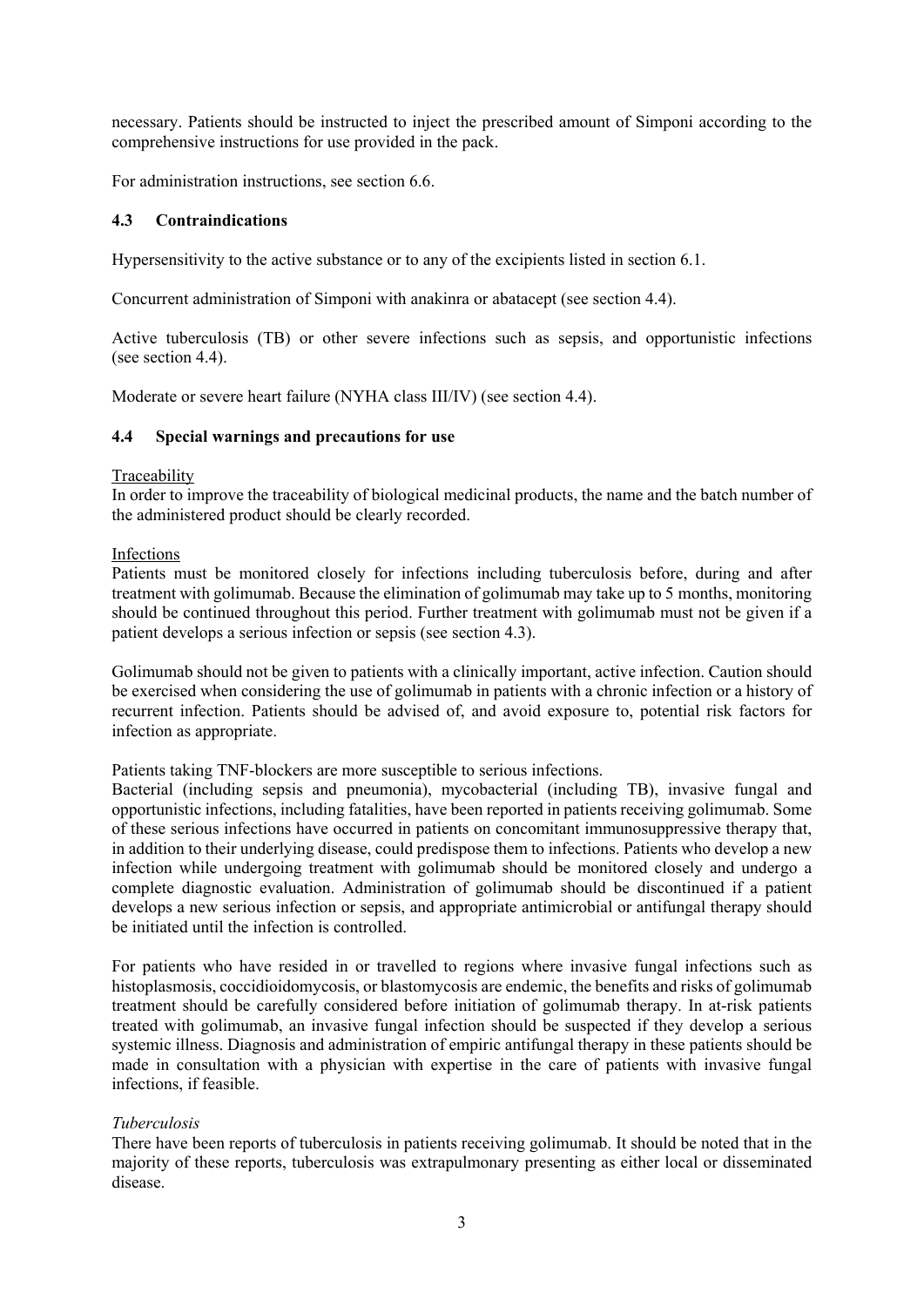Before starting treatment with golimumab, all patients must be evaluated for both active and inactive ('latent') tuberculosis. This evaluation should include a detailed medical history with personal history of tuberculosis or possible previous contact with tuberculosis and previous and/or current immunosuppressive therapy. Appropriate screening tests, i.e. tuberculin skin or blood test and chest Xray, should be performed in all patients (local recommendations may apply). It is recommended that the conduct of these tests should be recorded. Prescribers are reminded of the risk of false negative tuberculin skin test results, especially in patients who are severely ill or immunocompromised.

If active tuberculosis is diagnosed, golimumab therapy must not be initiated (see section 4.3).

If latent tuberculosis is suspected, a physician with expertise in the treatment of tuberculosis should be consulted. In all situations described below, the benefit/risk balance of golimumab therapy should be very carefully considered.

If inactive ('latent') tuberculosis is diagnosed, treatment for latent tuberculosis must be started with anti-tuberculosis therapy before the initiation of golimumab, and in accordance with local recommendations.

In patients who have several or significant risk factors for tuberculosis and have a negative test for latent tuberculosis, anti-tuberculosis therapy should be considered before the initiation of golimumab. Use of anti-tuberculosis therapy should also be considered before the initiation of golimumab in patients with a past history of latent or active tuberculosis in whom an adequate course of treatment cannot be confirmed.

Cases of active tuberculosis have occurred in patients treated with golimumab during and after treatment for latent tuberculosis. Patients receiving golimumab should be monitored closely for signs and symptoms of active tuberculosis, including patients who tested negative for latent tuberculosis, patients who are on treatment for latent tuberculosis, or patients who were previously treated for tuberculosis infection.

All patients should be informed to seek medical advice if signs/symptoms suggestive of tuberculosis (e.g. persistent cough, wasting/weight loss, low-grade fever) appear during or after golimumab treatment.

### Hepatitis B virus reactivation

Reactivation of hepatitis B has occurred in patients receiving a TNF-antagonist including golimumab, who are chronic carriers of this virus (i.e. surface antigen positive). Some cases have had fatal outcome.

Patients should be tested for HBV infection before initiating treatment with golimumab. For patients who test positive for HBV infection, consultation with a physician with expertise in the treatment of hepatitis B is recommended.

Carriers of HBV who require treatment with golimumab should be closely monitored for signs and symptoms of active HBV infection throughout therapy and for several months following termination of therapy. Adequate data of treating patients who are carriers of HBV with antiviral therapy in conjunction with TNF-antagonist therapy to prevent HBV reactivation are not available. In patients who develop HBV reactivation, golimumab should be stopped and effective antiviral therapy with appropriate supportive treatment should be initiated.

### Malignancies and lymphoproliferative disorders

The potential role of TNF-blocking therapy in the development of malignancies is not known. Based on the current knowledge, a possible risk for the development of lymphomas, leukaemia or other malignancies in patients treated with a TNF-antagonist cannot be excluded. Caution should be exercised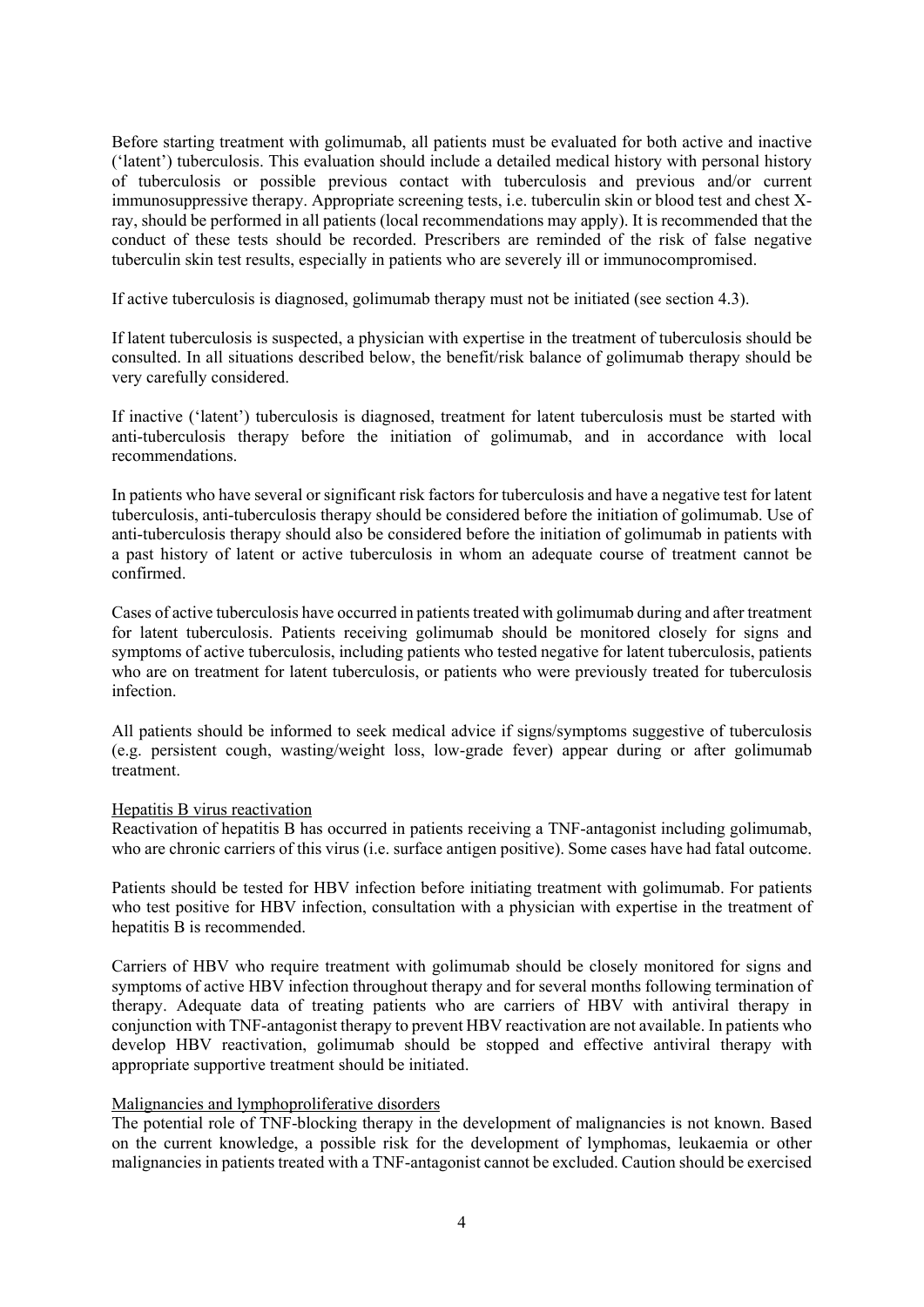when considering TNF-blocking therapy for patients with a history of malignancy or when considering continuing treatment in patients who develop malignancy.

### *Paediatric malignancy*

Malignancies, some fatal, have been reported among children, adolescents and young adults (up to 22 years of age) treated with TNF-blocking agents (initiation of therapy  $\leq$  18 years of age) in the post marketing setting. Approximately half the cases were lymphomas. The other cases represented a variety of different malignancies and included rare malignancies usually associated with immunosuppression. A risk for the development of malignancies in children and adolescents treated with TNF-blockers cannot be excluded.

### *Lymphoma and leukaemia*

In the controlled portions of clinical trials of all the TNF-blocking agents including golimumab, more cases of lymphoma have been observed among patients receiving anti-TNF treatment compared with control patients. During the Simponi Phase IIb and Phase III clinical trials in rheumatoid arthritis (RA), psoriatic arthritis (PsA) and ankylosing spondylitis (AS), the incidence of lymphoma in golimumabtreated patients was higher than expected in the general population. Cases of leukaemia have been reported in patients treated with golimumab. There is an increased background risk for lymphoma and leukaemia in rheumatoid arthritis patients with longstanding, highly active, inflammatory disease, which complicates risk estimation.

Rare post-marketing cases of hepatosplenic T-cell lymphoma (HSTCL) have been reported in patients treated with other TNF-blocking agents (see section 4.8). This rare type of T-cell lymphoma has a very aggressive disease course and is usually fatal. The majority of cases have occurred in adolescent and young adult males with nearly all on concomitant treatment with azathioprine (AZA) or 6mercaptopurine (6–MP) for inflammatory bowel disease. The potential risk with the combination of AZA or 6-MP and golimumab should be carefully considered. A risk for the development for hepatosplenic T-cell lymphoma in patients treated with TNF-blockers cannot be excluded.

### *Malignancies other than lymphoma*

In the controlled portions of the Simponi Phase IIb and Phase III clinical trials in RA, PsA, AS, and ulcerative colitis (UC), the incidence of non-lymphoma malignancies (excluding non-melanoma skin cancer) was similar between the golimumab and the control groups.

### *Colon dysplasia/carcinoma*

It is not known if golimumab treatment influences the risk for developing dysplasia or colon cancer. All patients with ulcerative colitis who are at increased risk for dysplasia or colon carcinoma (for example, patients with long-standing ulcerative colitis or primary sclerosing cholangitis), or who had a prior history of dysplasia or colon carcinoma should be screened for dysplasia at regular intervals before therapy and throughout their disease course. This evaluation should include colonoscopy and biopsies per local recommendations. In patients with newly diagnosed dysplasia treated with golimumab, the risks and benefits to the individual patient must be carefully reviewed and consideration should be given to whether therapy should be continued.

In an exploratory clinical trial evaluating the use of golimumab in patients with severe persistent asthma, more malignancies were reported in patients treated with golimumab compared with control patients (see section 4.8). The significance of this finding is unknown.

In an exploratory clinical trial evaluating the use of another anti-TNF agent, infliximab, in patients with moderate to severe chronic obstructive pulmonary disease (COPD), more malignancies, mostly in the lung or head and neck, were reported in infliximab-treated patients compared with control patients. All patients had a history of heavy smoking. Therefore, caution should be exercised when using any TNFantagonist in COPD patients, as well as in patients with an increased risk of malignancy due to heavy smoking.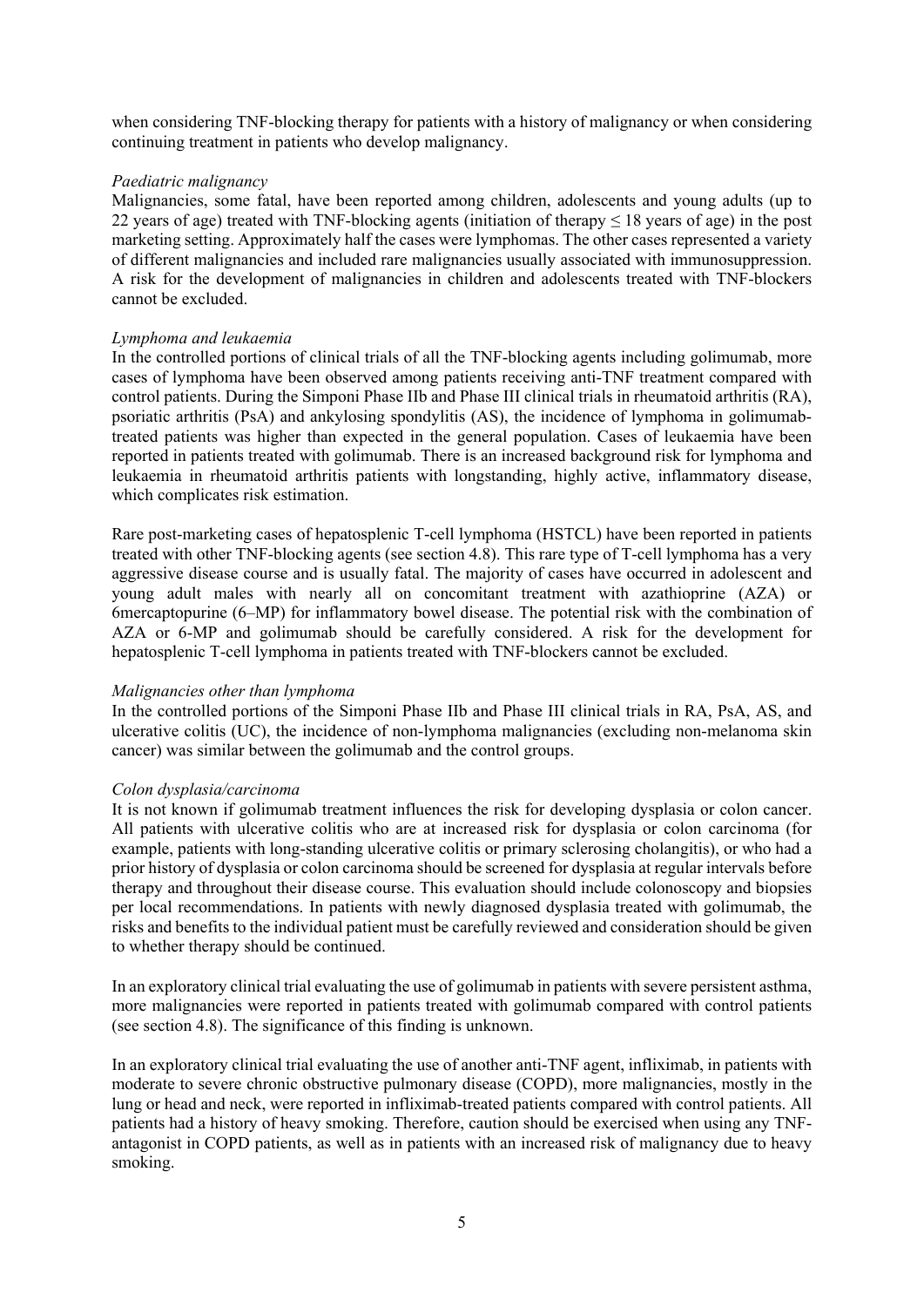### *Skin cancers*

Melanoma and Merkel cell carcinoma have been reported in patients treated with TNF-blocking agents, including golimumab (see section 4.8). Periodic skin examination is recommended, particularly for patients with risk factors for skin cancer.

### Congestive heart failure (CHF)

Cases of worsening congestive heart failure (CHF) and new onset CHF have been reported with TNFblockers, including golimumab. Some cases had a fatal outcome. In a clinical trial with another TNFantagonist worsening congestive heart failure and increased mortality due to CHF have been observed. Golimumab has not been studied in patients with CHF. Golimumab should be used with caution in patients with mild heart failure (NYHA class I/II). Patients should be closely monitored and golimumab must be discontinued in patients who develop new or worsening symptoms of heart failure (see section 4.3).

### Neurological events

Use of TNF-blocking agents, including golimumab, has been associated with cases of new onset or exacerbation of clinical symptoms and/or radiographic evidence of central nervous system demyelinating disorders, including multiple sclerosis and peripheral demyelinating disorders. In patients with pre-existing or recent onset of demyelinating disorders, the benefits and risks of anti-TNF treatment should be carefully considered before initiation of golimumab therapy. Discontinuation of golimumab should be considered if these disorders develop (see section 4.8).

### Surgery

There is limited safety experience of golimumab treatment in patients who have undergone surgical procedures, including arthroplasty. The long half-life should be taken into consideration if a surgical procedure is planned. A patient who requires surgery while on golimumab should be closely monitored for infections, and appropriate actions should be taken.

### Immunosuppression

The possibility exists for TNF-blocking agents, including golimumab, to affect host defences against infections and malignancies since TNF mediates inflammation and modulates cellular immune responses.

### Autoimmune processes

The relative deficiency of TNFα caused by anti-TNF therapy may result in the initiation of an autoimmune process. If a patient develops symptoms suggestive of a lupus-like syndrome following treatment with golimumab and is positive for antibodies against double-stranded DNA, treatment with golimumab should be discontinued (see section 4.8).

### Haematologic reactions

There have been reports of pancytopenia, leukopenia, neutropenia, agranulocytosis, aplastic anaemia, and thrombocytopenia in patients receiving TNF-blockers, including golimumab. All patients should be advised to seek immediate medical attention if they develop signs and symptoms suggestive of blood dyscrasias (e.g. persistent fever, bruising, bleeding, pallor). Discontinuation of golimumab therapy should be considered in patients with confirmed significant haematologic abnormalities.

### Concurrent administration of TNF-antagonists and anakinra

Serious infections and neutropenia were seen in clinical studies with concurrent use of anakinra and another TNF-blocking agent, etanercept, with no added clinical benefit. Because of the nature of the adverse events seen with this combination therapy, similar toxicities may also result from the combination of anakinra and other TNF-blocking agents. The combination of golimumab and anakinra is not recommended.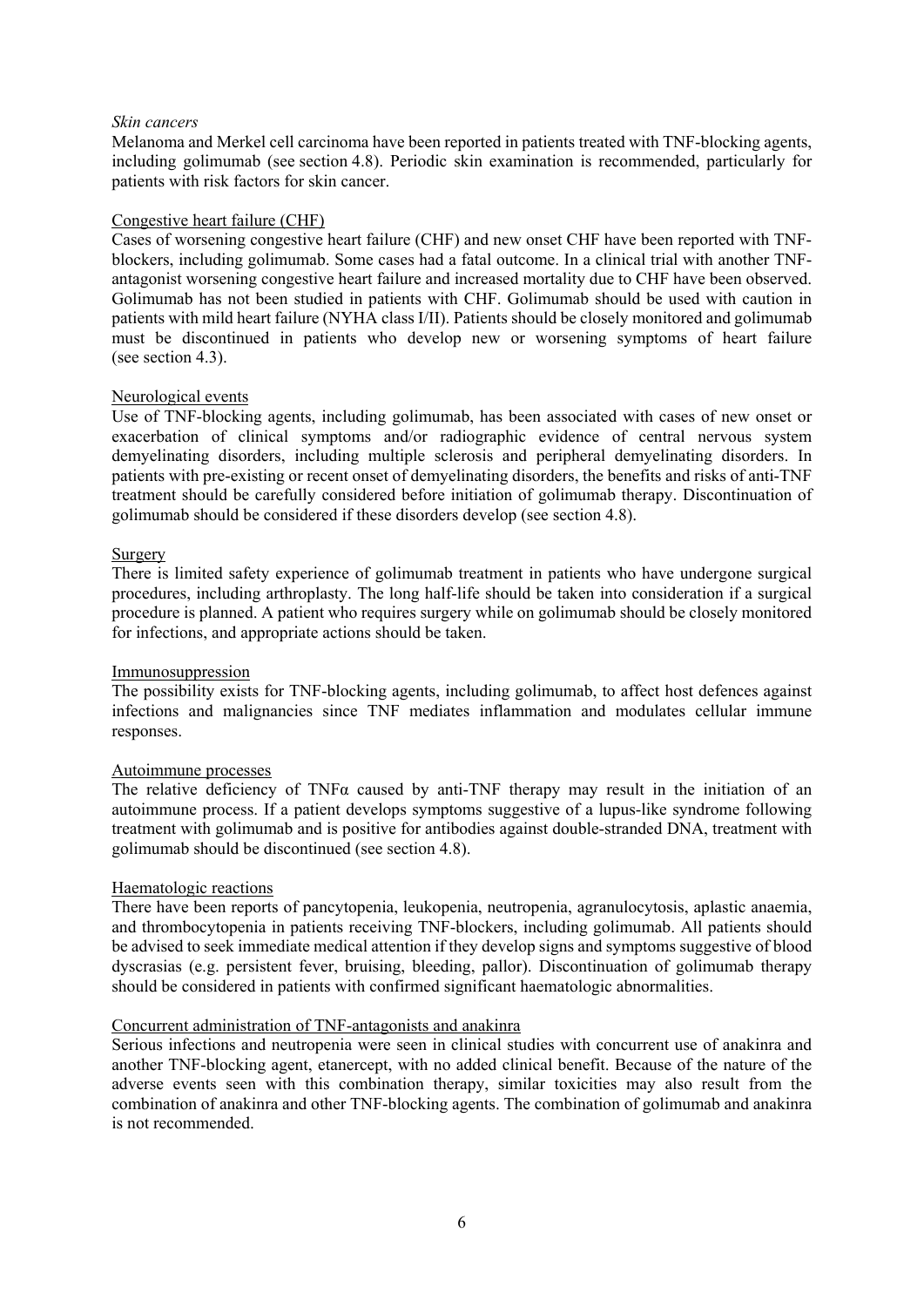### Concurrent administration of TNF-antagonists and abatacept

In clinical studies concurrent administration of TNF-antagonists and abatacept has been associated with an increased risk of infections including serious infections compared to TNF-antagonists alone, without increased clinical benefit. The combination of golimumab and abatacept is not recommended.

### Concurrent administration with other biological therapeutics

There is insufficient information regarding the concomitant use of golimumab with other biological therapeutics used to treat the same conditions as golimumab. The concomitant use of golimumab with these biologics is not recommended because of the possibility of an increased risk of infection, and other potential pharmacological interactions.

### Switching between biological disease modifying anti-rheumatic drugs (DMARDs)

Care should be taken and patients should continue to be monitored when switching from one biologic to another, since overlapping biological activity may further increase the risk for adverse events, including infection.

### Vaccinations/therapeutic infectious agents

Patients treated with golimumab may receive concurrent vaccinations, except for live vaccines (see sections 4.5 and 4.6). In patients receiving anti-TNF therapy, limited data are available on the response to vaccination with live vaccines or on the secondary transmission of infection by live vaccines. Use of live vaccines could result in clinical infections, including disseminated infections.

Other uses of therapeutic infectious agents such as live attenuated bacteria (e.g. BCG bladder instillation for the treatment of cancer) could result in clinical infections, including disseminated infections. It is recommended that therapeutic infectious agents not be given concurrently with golimumab.

### Allergic reactions

In post-marketing experience, serious systemic hypersensitivity reactions (including anaphylactic reaction) have been reported following golimumab administration. Some of these reactions occurred after the first administration of golimumab. If an anaphylactic reaction or other serious allergic reactions occur, administration of golimumab should be discontinued immediately and appropriate therapy initiated.

### *Latex sensitivity*

The needle cover on the pre-filled pen is manufactured from dry natural rubber containing latex, and may cause allergic reactions in individuals sensitive to latex.

### Special populations

### *Elderly* ( $\geq 65$  *years*)

In the Phase III studies in RA, PsA, AS, and UC, no overall differences in adverse events (AEs), serious adverse events (SAEs), and serious infections in patients age 65 or older who received golimumab were observed compared with younger patients. However, caution should be exercised when treating the elderly and particular attention paid with respect to occurrence of infections. There were no patients age 45 and over in the non-radiographic axial spondyloarthritis (nr-Axial SpA) study.

### *Renal and hepatic impairment*

Specific studies of golimumab have not been conducted in patients with renal or hepatic impairment. Golimumab should be used with caution in subjects with impaired hepatic function (see section 4.2).

### *Paediatrics*

### Vaccinations

If possible, it is recommended that prior to initiating golimumab therapy, paediatric patients be brought up to date with all immunisations in agreement with current immunisation guidelines (see Vaccinations/ therapeutic infectious agents above).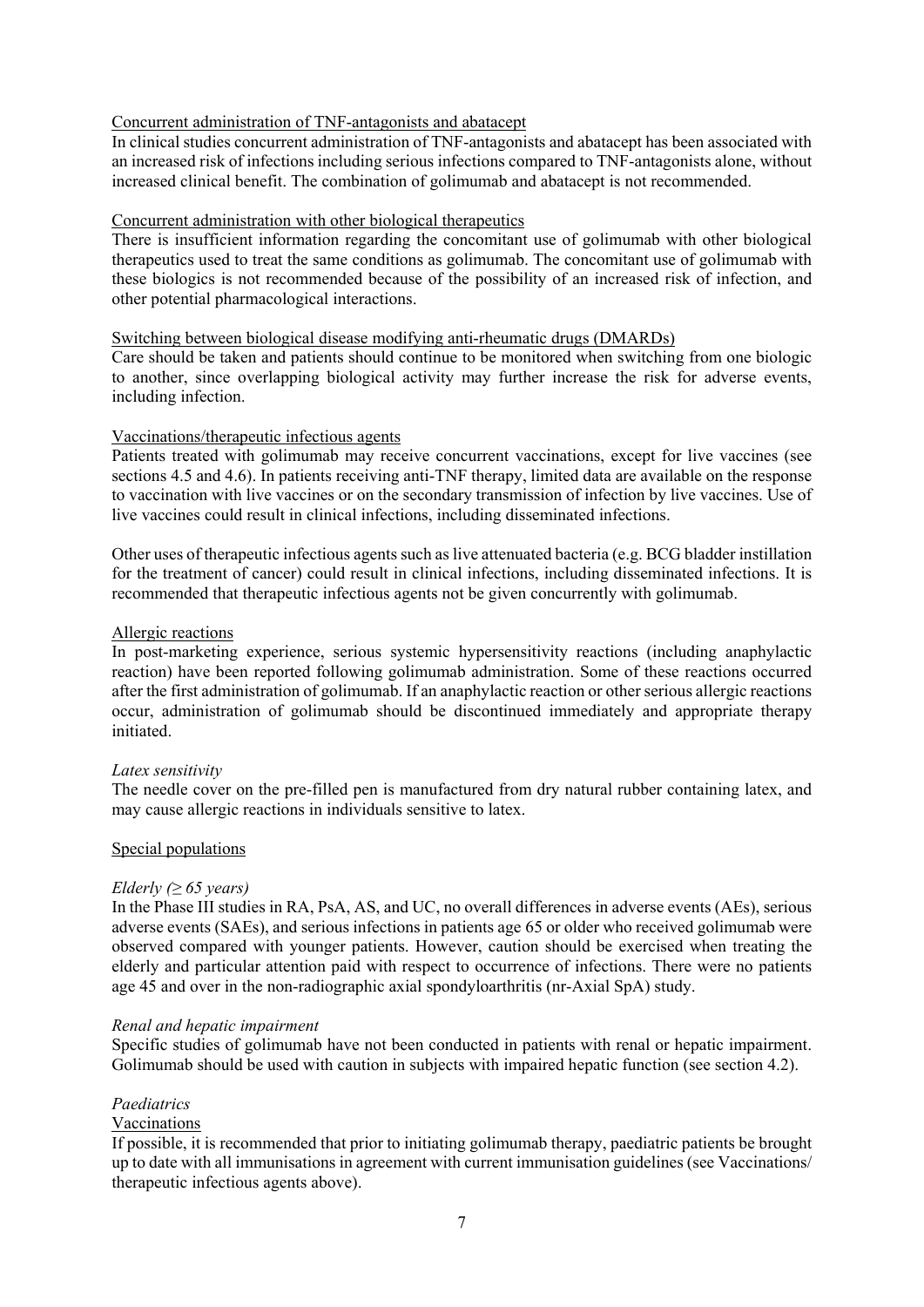# Excipients

Simponi contains sorbitol (E420). In patients with rare hereditary problems of fructose intolerance, the additive effect of concomitantly administered products containing sorbitol (or fructose) and dietary intake of sorbitol (or fructose) should be taken into account (see section 2).

## Potential for medication errors

It is important that the correct dose is administered as indicated in the posology (see section 4.2). Care should be taken to ensure that patients are not underdosed or overdosed.

# **4.5 Interaction with other medicinal products and other forms of interaction**

No interaction studies have been performed.

### Concurrent use with other biological therapeutics

The combination of golimumab with other biological therapeutics used to treat the same conditions as golimumab, including anakinra and abatacept is not recommended (see section 4.4).

### Live vaccines/therapeutic infectious agents

Live vaccines should not be given concurrently with golimumab (see sections 4.4 and 4.6).

Therapeutic infectious agents should not be given concurrently with golimumab (see section 4.4).

## Methotrexate

Although concomitant use of MTX results in higher steady-state trough concentrations of golimumab in patients with RA, PsA or AS, the data do not suggest the need for dose adjustment of either golimumab or MTX (see section 5.2).

# **4.6 Fertility, pregnancy and lactation**

### Women of childbearing potential

Women of childbearing potential must use adequate contraception to prevent pregnancy and continue its use for at least 6 months after the last golimumab treatment.

### Pregnancy

There are no adequate data on the use of golimumab in pregnant women. Due to its inhibition of TNF, golimumab administered during pregnancy could affect normal immune responses in the newborn. Studies in animals do not indicate direct or indirect harmful effects with respect to pregnancy, embryonal/foetal development, parturition or postnatal development (see section 5.3). The use of golimumab in pregnant women is not recommended; golimumab should be given to a pregnant woman only if clearly needed.

Golimumab crosses the placenta. Following treatment with a TNF-blocking monoclonal antibody during pregnancy, the antibody has been detected for up to 6 months in the serum of the infant born by the treated woman. Consequently, these infants may be at increased risk of infection. Administration of live vaccines to infants exposed to golimumab *in utero* is not recommended for 6 months following the mother's last golimumab injection during pregnancy (see sections 4.4 and 4.5).

### Breast-feeding

It is not known whether golimumab is excreted in human milk or absorbed systemically after ingestion. Golimumab was shown to pass over to breast milk in monkeys, and because human immunoglobulins are excreted in milk, women must not breast feed during and for at least 6 months after golimumab treatment.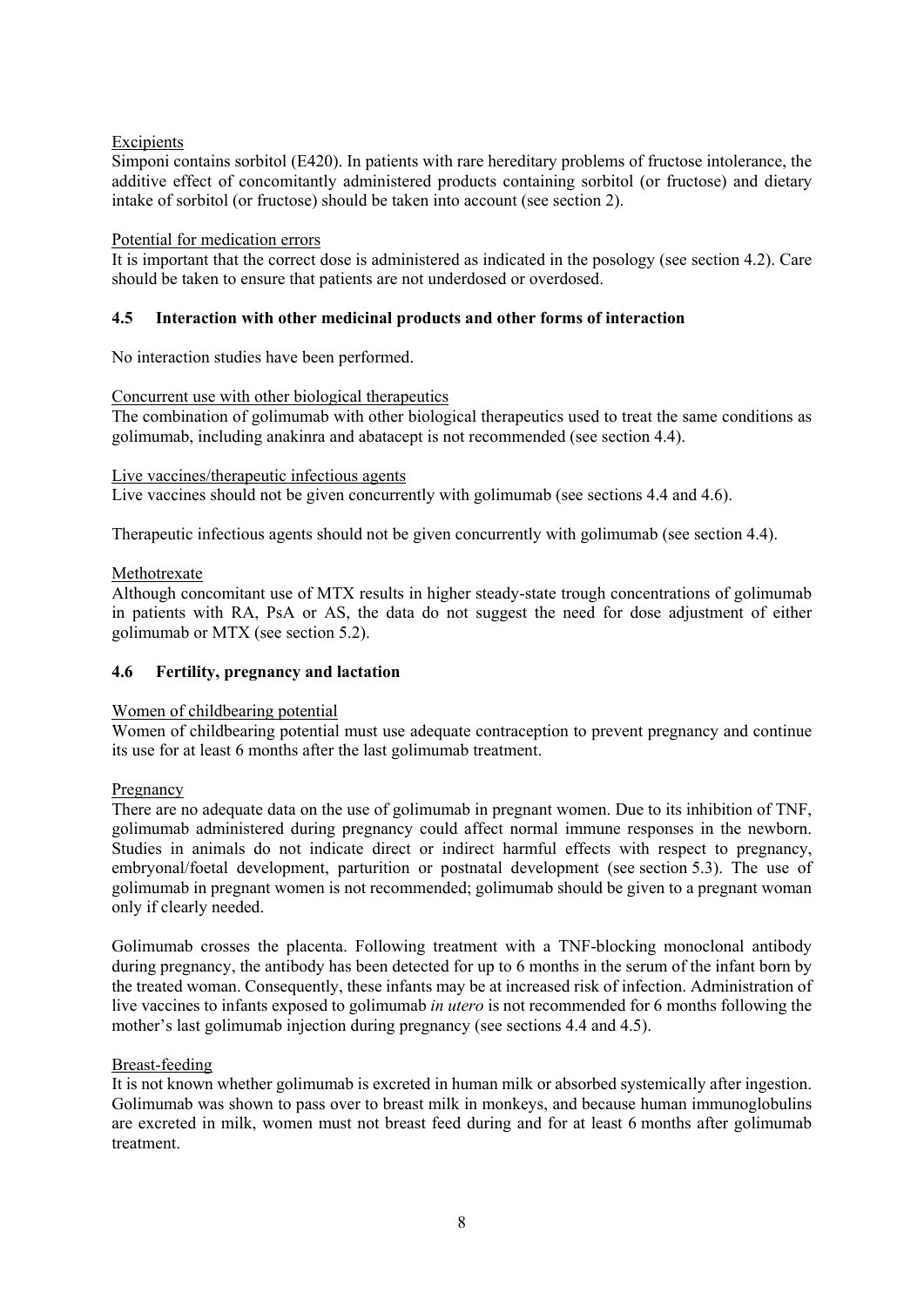# Fertility

No animal fertility studies have been conducted with golimumab. A fertility study in mice, using an analogous antibody that selectively inhibits the functional activity of mouse TNFα, showed no relevant effects on fertility (see section 5.3).

# **4.7 Effects on ability to drive and use machines**

Simponi has minor influence on the ability to ride bicycles, drive and use machines. Dizziness may however occur following administration of Simponi (see section 4.8).

# **4.8 Undesirable effects**

# Summary of the safety profile

In the controlled period of the pivotal trials in RA, PsA, AS, nr-Axial SpA, and UC, upper respiratory tract infection was the most common adverse reaction (AR) reported in 12.6% of golimumab-treated patients compared with 11.0% of control patients. The most serious ARs that have been reported for golimumab include serious infections (including sepsis, pneumonia, TB, invasive fungal and opportunistic infections), demyelinating disorders, HBV reactivation, CHF, autoimmune processes (lupus-like syndrome), haematologic reactions, serious systemic hypersensitivity (including anaphylactic reaction), vasculitis, lymphoma and leukaemia (see section 4.4).

# Tabulated list of adverse reactions

ARs observed in clinical studies and reported from worldwide post-marketing use of golimumab are listed in Table 2. Within the designated system organ classes, the ARs are listed under headings of frequency and using the following convention: very common ( $\geq 1/10$ ); common ( $\geq 1/100$  to  $\leq 1/10$ ); uncommon ( $\geq 1/1,000$  to < 1/100); rare ( $\geq 1/10,000$  to < 1/1,000); very rare (< 1/10,000); not known (cannot be estimated from the available data). Within each frequency grouping, adverse reactions are presented in order of decreasing seriousness.

|                                  | <b>Tabulated list of ARs</b>                                     |
|----------------------------------|------------------------------------------------------------------|
| Infections and infestations      |                                                                  |
| Very common:                     | Upper respiratory tract infection (nasopharyngitis,              |
|                                  | pharyngitis, laryngitis and rhinitis)                            |
| Common:                          | Bacterial infections (such as cellulitis), lower respiratory     |
|                                  | tract infection (such as pneumonia), viral infections (such as   |
|                                  | influenza and herpes), bronchitis, sinusitis, superficial fungal |
|                                  | infections, abscess                                              |
| Uncommon:                        | Sepsis including septic shock, pyelonephritis                    |
| Rare:                            | Tuberculosis, opportunistic infections (such as invasive         |
|                                  | fungal infections [histoplasmosis, coccidioidomycosis,           |
|                                  | pneumocytosis], bacterial, atypical mycobacterial infection      |
|                                  | and protozoal), hepatitis B reactivation, bacterial arthritis,   |
|                                  | infective bursitis                                               |
| Neoplasms, benign, malignant and |                                                                  |
| unspecified                      |                                                                  |
| Uncommon:                        | Neoplasms (such as skin cancer, squamous cell carcinoma          |
|                                  | and melanocytic naevus)                                          |
| Rare:                            | Lymphoma, leukaemia, melanoma, Merkel cell carcinoma             |
| Not known:                       | Hepatosplenic T-cell lymphoma*                                   |
| Blood and lymphatic system       |                                                                  |
| disorders                        |                                                                  |
| Common:                          | Leukopenia (including neutropenia), anaemia                      |
| Uncommon:                        | Thrombocytopenia, pancytopenia                                   |
| Rare:                            | Aplastic anaemia, agranulocytosis                                |

**Table 2:**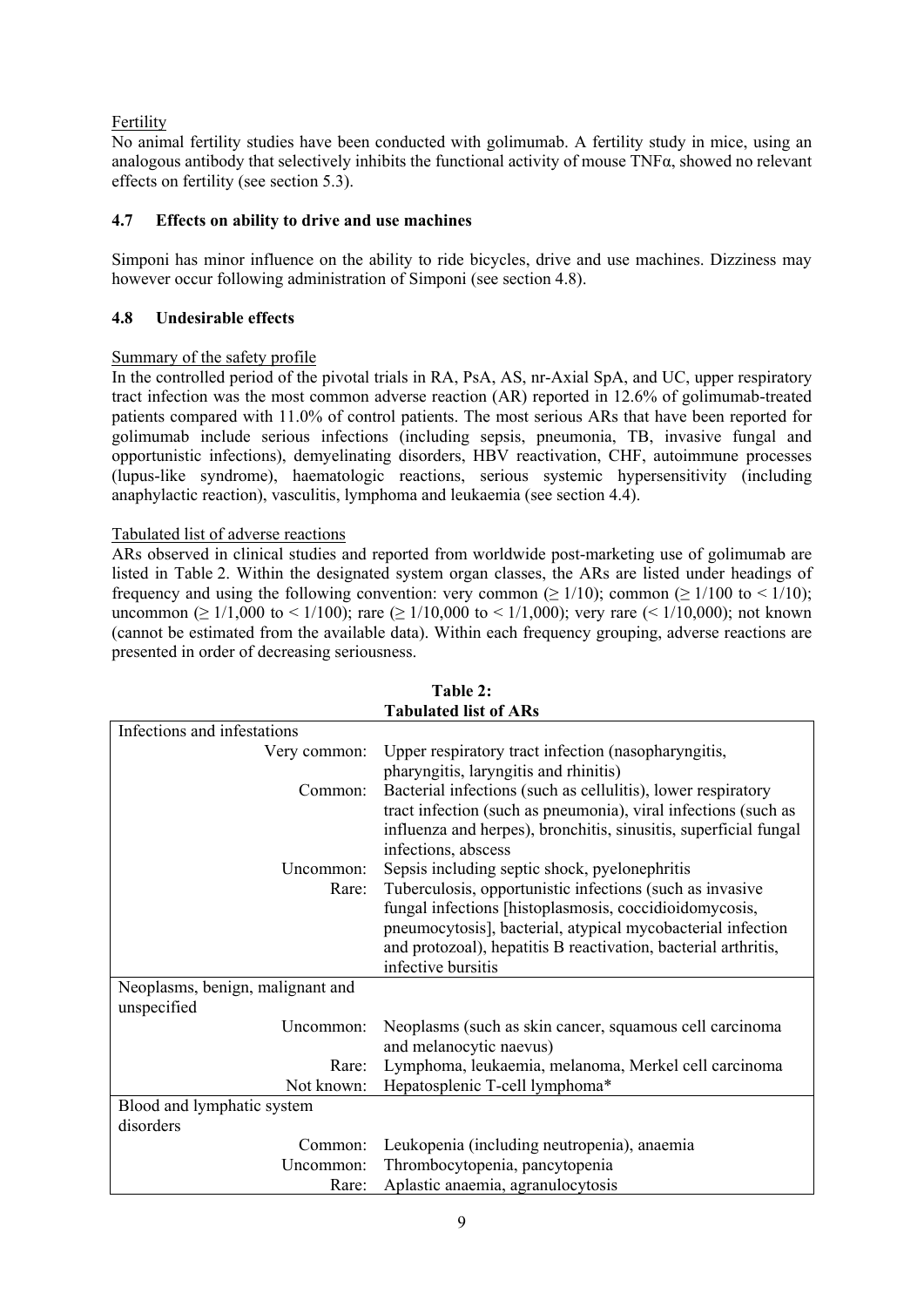| Immune system disorders                            |                                                                                                                             |
|----------------------------------------------------|-----------------------------------------------------------------------------------------------------------------------------|
| Common:                                            | Allergic reactions (bronchospasm, hypersensitivity,                                                                         |
|                                                    | urticaria), autoantibody positive                                                                                           |
| Rare:                                              | Serious systemic hypersensitivity reactions (including                                                                      |
|                                                    | anaphylactic reaction), vasculitis (systemic), sarcoidosis                                                                  |
| Endocrine disorders                                |                                                                                                                             |
| Uncommon:                                          | Thyroid disorder (such as hypothyroidism, hyperthyroidism<br>and goitre)                                                    |
| Metabolism and nutrition disorders                 |                                                                                                                             |
| Uncommon:                                          | Blood glucose increased, lipids increased                                                                                   |
| Psychiatric disorders                              |                                                                                                                             |
| Common:                                            | Depression, insomnia                                                                                                        |
| Nervous system disorders                           |                                                                                                                             |
| Common:<br>Uncommon:                               | Dizziness, headache, paraesthesia<br><b>Balance disorders</b>                                                               |
| Rare:                                              | Demyelinating disorders (central and peripheral), dysguesia                                                                 |
| Eye disorders                                      |                                                                                                                             |
| Uncommon:                                          | Visual disorders (such as blurred vision and decreased visual<br>acuity), conjunctivitis, eye allergy (such as pruritis and |
| Cardiac disorders                                  | irritation)                                                                                                                 |
| Uncommon:                                          | Arrhythmia, ischemic coronary artery disorders                                                                              |
| Rare:                                              | Congestive heart failure (new onset or worsening)                                                                           |
| Vascular disorders                                 |                                                                                                                             |
| Common:                                            | Hypertension                                                                                                                |
| Uncommon:                                          | Thrombosis (such as deep venous and aortic), flushing                                                                       |
| Rare:                                              | Raynaud's phenomenon                                                                                                        |
| Respiratory, thoracic and<br>mediastinal disorders |                                                                                                                             |
| Common:                                            | Asthma and related symptoms (such as wheezing and<br>bronchial hyperactivity)                                               |
| Uncommon:                                          | Interstitial lung disease                                                                                                   |
| Gastrointestinal disorders                         |                                                                                                                             |
| Common:                                            | Dyspepsia, gastrointestinal and abdominal pain, nausea,                                                                     |
|                                                    | gastrointestinal inflammatory disorders (such as gastritis and<br>colitis), stomatitis                                      |
| Uncommon:                                          | Constipation, gastro-oesophageal reflux disease                                                                             |
| Hepatobiliary disorders                            |                                                                                                                             |
| Common:                                            | Alanine aminotransferase increased, aspartate<br>aminotransferase increased                                                 |
| Uncommon:                                          | Cholelithiasis, hepatic disorders                                                                                           |
| Skin and subcutaneous tissue                       |                                                                                                                             |
| disorders                                          |                                                                                                                             |
| Common:                                            | Pruritus, rash, alopecia, dermatitis                                                                                        |
| Uncommon:                                          | Bullous skin reactions, psoriasis (new onset or worsening of                                                                |
|                                                    | pre-existing psoriasis, palmar/plantar and pustular), urticaria                                                             |
| Rare:                                              | Lichenoid reactions, skin exfoliation, vasculitis (cutaneous)                                                               |
| Musculoskeletal and connective                     |                                                                                                                             |
| tissue disorders                                   |                                                                                                                             |
| Rare:                                              | Lupus-like syndrome                                                                                                         |
| Renal and urinary disorders                        |                                                                                                                             |
| Rare:                                              | Bladder disorders, renal disorders                                                                                          |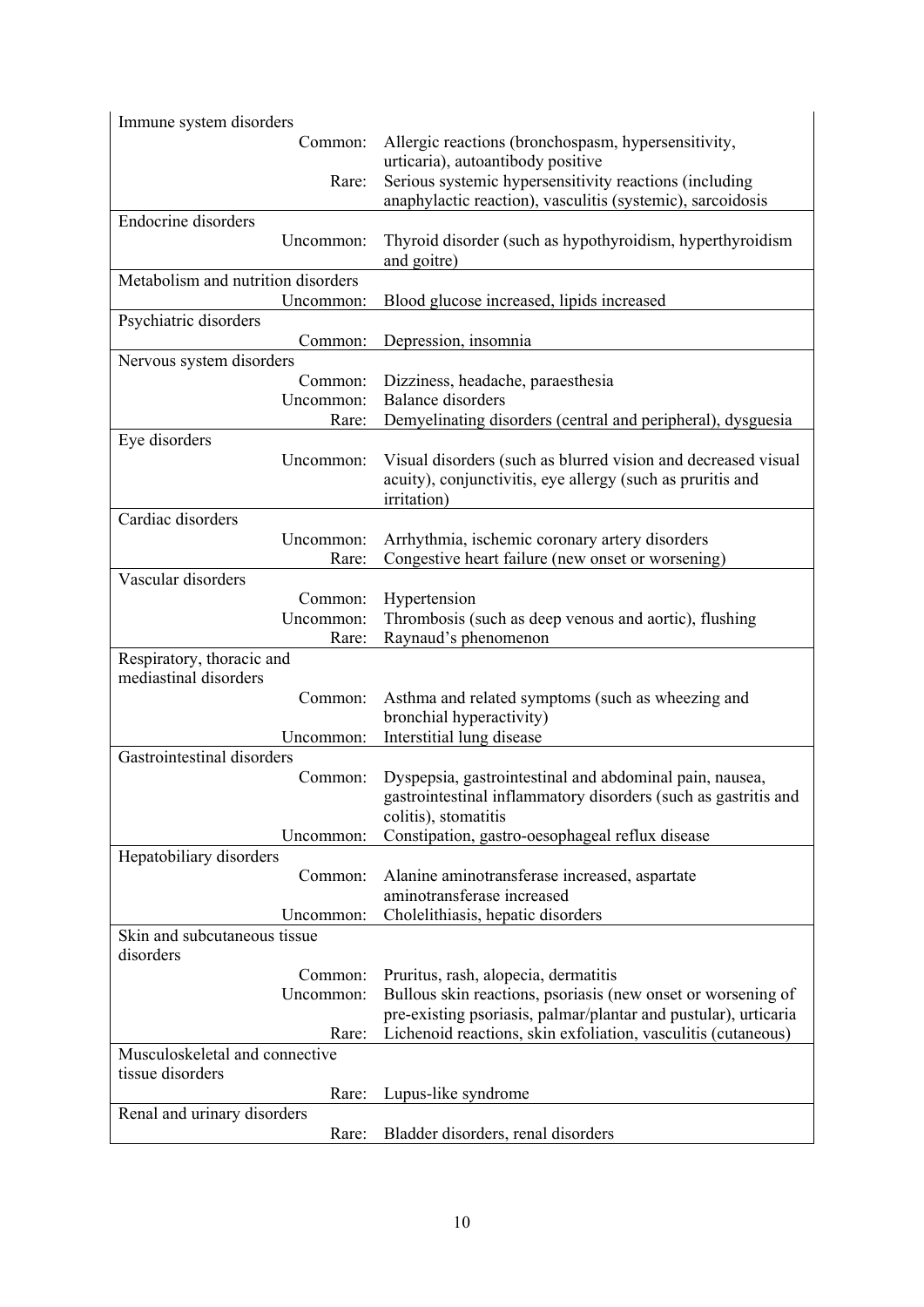| Reproductive system and breast   |                                                                                                                                                                                    |  |  |  |  |
|----------------------------------|------------------------------------------------------------------------------------------------------------------------------------------------------------------------------------|--|--|--|--|
| disorders                        |                                                                                                                                                                                    |  |  |  |  |
|                                  | Uncommon: Breast disorders, menstrual disorders                                                                                                                                    |  |  |  |  |
| General disorders and            |                                                                                                                                                                                    |  |  |  |  |
| administration site conditions   |                                                                                                                                                                                    |  |  |  |  |
| Common:                          | Pyrexia, asthenia, injection site reaction (such as injection<br>site erythema, urticaria, induration, pain, bruising, pruritus,<br>irritation and paraesthesia), chest discomfort |  |  |  |  |
| Rare:                            | Impaired healing                                                                                                                                                                   |  |  |  |  |
| Injury, poisoning and procedural |                                                                                                                                                                                    |  |  |  |  |
| complications                    |                                                                                                                                                                                    |  |  |  |  |
|                                  | Common: Bone fractures                                                                                                                                                             |  |  |  |  |

\*: Observed with other TNF-blocking agents.

Throughout this section, median duration of follow-up (approximately 4 years) is generally presented for all golimumab use. Where golimumab use is described by dose, the median duration of follow-up varies (approximately 2 years for 50 mg dose, approximately 3 years for 100 mg dose) as patients may have switched between doses.

### Description of selected adverse reactions

### *Infections*

In the controlled period of pivotal trials, upper respiratory tract infection was the most common adverse reaction reported in 12.6% of golimumab-treated patients (incidence per 100 subject-years: 60.8; 95% CI: 55.0, 67.1) compared with 11.0% of control patients (incidence per 100 subject-years: 54.5; 95% CI: 46.1, 64.0). In controlled and uncontrolled portions of the studies with a median follow-up of approximately 4 years, the incidence per 100 subject-years of upper respiratory tract infections was 34.9 events; 95% CI: 33.8, 36.0 for golimumab treated patients.

In the controlled period of pivotal trials, infections were observed in 23.0% of golimumab-treated patients (incidence per 100 subject-years: 132.0; 95% CI: 123.3, 141.1) compared with 20.2% of control patients (incidence per 100 subject-years: 122.3; 95% CI: 109.5, 136.2). In controlled and uncontrolled portions of the trials with a median follow-up of approximately 4 years, the incidence per 100 subjectyears of infections was 81.1 events; 95% CI: 79.5, 82.8 for golimumab treated patients.

In the controlled period of RA, PsA, AS, and nr-Axial SpA trials, serious infections were observed in 1.2% of golimumab-treated patients and 1.2% of control-treated patients. The incidence of serious infections per 100 subject-years of follow-up in the controlled period of RA, PsA, AS, and nr-Axial SpA trials was 7.3; 95% CI: 4.6, 11.1 for the golimumab 100 mg group, 2.9; 95% CI: 1.2, 6.0 for the golimumab 50 mg group and 3.6; 95% CI: 1.5, 7.0 for the placebo group. In the controlled period of UC trials of golimumab induction, serious infections were observed in 0.8% of golimumab-treated patients compared with 1.5% of control-treated patients. Serious infections observed in golimumabtreated patients included tuberculosis, bacterial infections including sepsis and pneumonia, invasive fungal infections and other opportunistic infections. Some of these infections have been fatal. In the controlled and uncontrolled portions of the pivotal trials with a median follow-up of up to 3 years, there was a greater incidence of serious infections, including opportunistic infections and TB in patients receiving golimumab 100 mg compared with patients receiving golimumab 50 mg. The incidence per 100 subject-years of all serious infections was 4.1; 95% CI: 3.6, 4.5, in patients receiving golimumab 100 mg and 2.5; 95% CI: 2.0, 3.1, in patients receiving golimumab 50 mg.

## *Malignancies*

### *Lymphoma*

The incidence of lymphoma in golimumab-treated patients during the pivotal trials was higher than expected in the general population. In the controlled and uncontrolled portions of these trials with a median follow-up of up to 3 years, a greater incidence of lymphoma was observed in patients receiving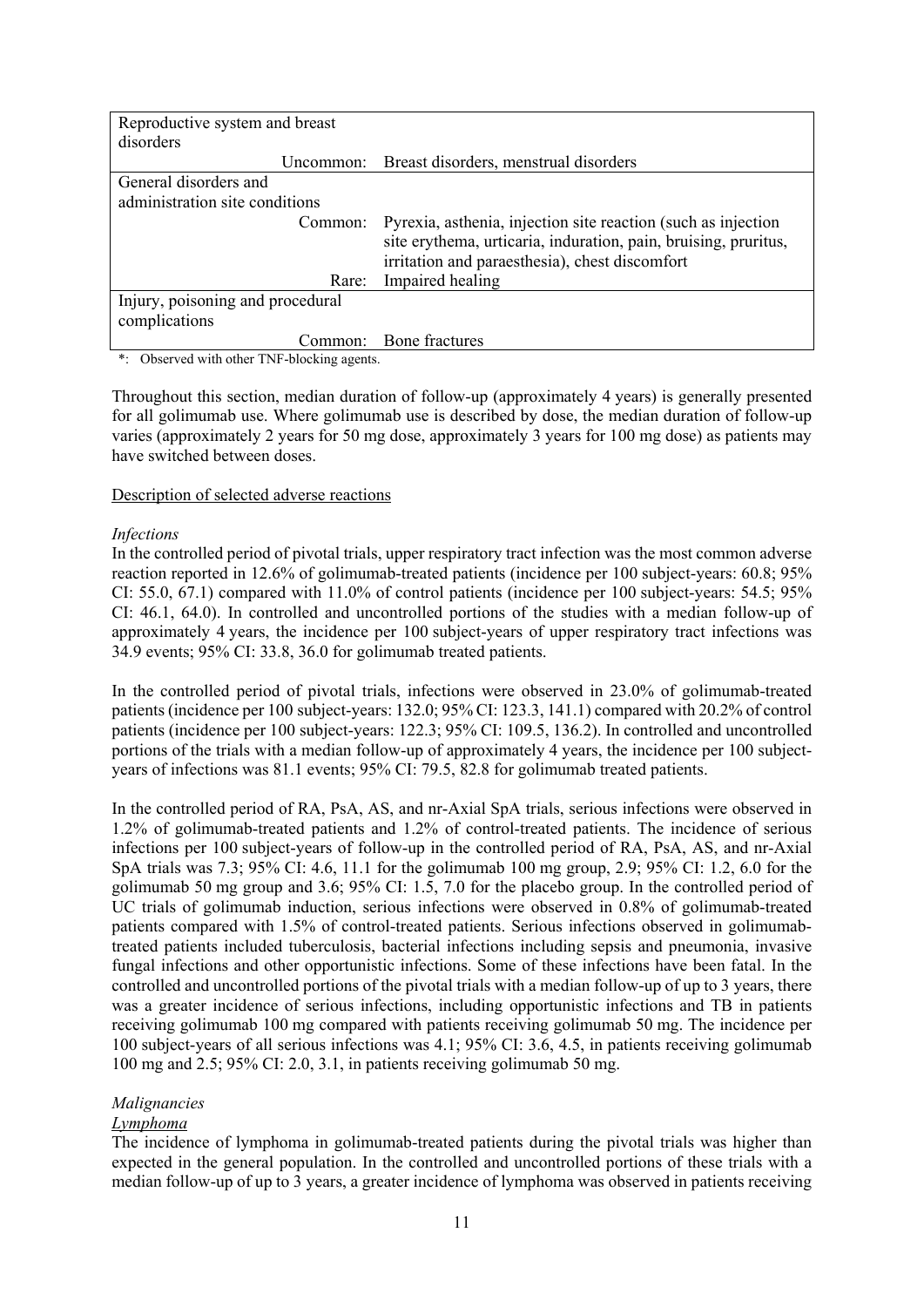golimumab 100 mg compared with patients receiving golimumab 50 mg. Lymphoma was diagnosed in 11 subjects (1 in the golimumab 50 mg treatment groups and 10 in the golimumab 100 mg treatment groups) with an incidence (95% CI) per 100 subject-years of follow-up of 0.03 (0.00, 0.15) and 0.13  $(0.06, 0.24)$  events for golimumab 50 mg and 100 mg respectively and  $(0.00, 0.00, 0.57)$  events for the placebo. The majority of lymphomas occurred in study GOAFTER, which enrolled patients previously exposed to anti-TNF agents who had longer disease duration and more refractory disease (see section 4.4).

### *Malignancies other than lymphoma*

In the controlled periods of pivotal trials and through approximately 4 years of follow-up, the incidence of non-lymphoma malignancies (excluding nonmelanoma skin cancer) was similar between the golimumab and the control groups. Through approximately 4 years of follow-up, the incidence of nonlymphoma malignancies (excluding non-melanoma skin cancer) was similar to the general population.

In the controlled and uncontrolled periods of pivotal trials with a median follow-up of up to 3 years, non-melanoma skin cancer was diagnosed in 5 placebo-treated, 10 golimumab 50 mg-treated and 31 golimumab 100 mg-treated subjects with an incidence (95% CI) per 100 subject-years of follow-up of 0.36 (0.26, 0.49) for combined golimumab and 0.87 (0.28, 2.04) for placebo.

In the controlled and uncontrolled period of pivotal trials with a median follow-up of up to 3 years, malignancies besides melanoma, non-melanoma skin cancer and lymphoma were diagnosed in 5 placebo-treated, 21 golimumab 50 mg-treated and 34 golimumab 100 mg-treated subjects with an incidence (95% CI) per 100 subject-years of follow-up of 0.48 (0.36, 0.62) for combined golimumab and 0.87 (0.28, 2.04) for placebo (see section 4.4).

### *Cases reported in clinical studies in asthma*

In an exploratory clinical study, patients with severe persistent asthma received a golimumab loading dose (150% of the assigned treatment dose) subcutaneously at week 0 followed by golimumab 200 mg, golimumab 100 mg or golimumab 50 mg every 4 weeks subcutaneously through week 52. Eight malignancies in the combined golimumab treatment group  $(n = 230)$  and none in the placebo treatment group  $(n = 79)$  were reported. Lymphoma was reported in 1 patient, non-melanoma skin cancer in 2 patients, and other malignancies in 5 patients. There was no specific clustering of any type of malignancy.

During the placebo-controlled portion of the study, the incidence (95% CI) of all malignancies per 100 subject-years of follow-up was 3.19 (1.38, 6.28) in the golimumab group. In this study, the incidence (95% CI) per 100 subject-years of follow-up in golimumab-treated subjects was 0.40 (0.01, 2.20) for lymphoma, 0.79 (0.10, 2.86) for nonmelanoma skin cancers, and 1.99 (0.64, 4.63) for other malignancies. For placebo subjects, the incidence (95% CI) per 100 subject-years of follow-up of these malignancies was 0.00 (0.00, 2.94). The significance of this finding is unknown.

### *Neurological events*

In the controlled and uncontrolled periods of the pivotal trials with a median follow-up of up to 3 years, a greater incidence of demyelination was observed in patients receiving golimumab 100 mg compared with patients receiving golimumab 50 mg (see section 4.4).

### *Liver enzyme elevations*

In the controlled period of RA and PsA pivotal trials, mild ALT elevations  $(> 1 \text{ and } < 3 \text{ x upper limit})$ of normal (ULN)) occurred in similar proportions of golimumab and control patients in the RA and PsA studies (22.1% to 27.4% of patients); in the AS and nr-Axial SpA studies, more golimumab-treated patients (26.9%) than control patients (10.6%) had mild ALT elevations. In the controlled and uncontrolled periods of the RA and PsA pivotal trials, with a median follow-up of approximately 5 years, the incidence of mild ALT elevations was similar in golimumab-treated and control patients in RA and PsA studies. In the controlled period of the UC pivotal trials of golimumab induction, mild ALT elevations (> 1 and < 3 x ULN) occurred in similar proportions of golimumab-treated and control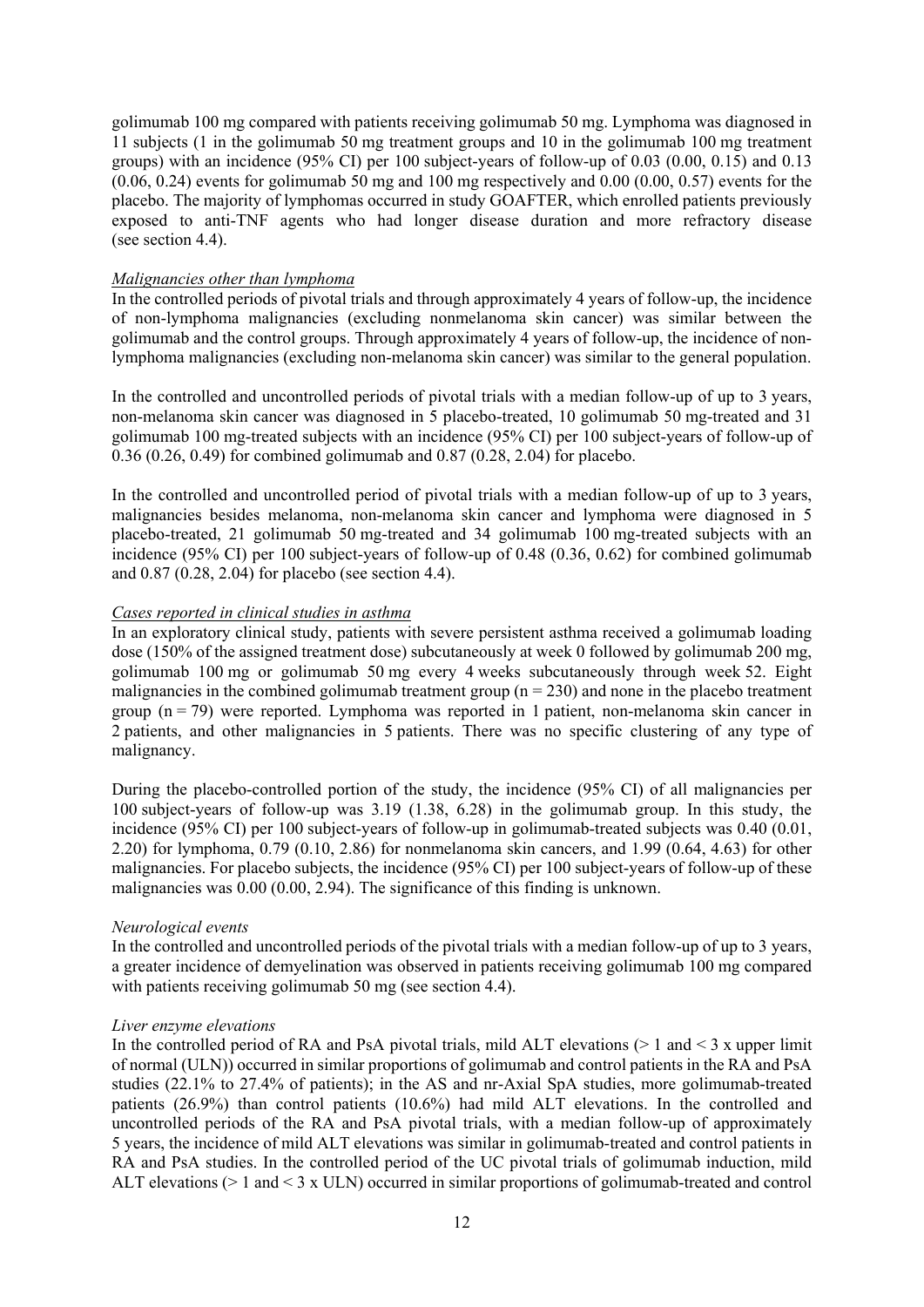patients (8.0% to 6.9%, respectively). In controlled and uncontrolled periods of the UC pivotal trials with a median follow-up of approximately 2 years, the proportion of patients with mild ALT elevations was 24.7% in patients receiving golimumab during the maintenance portion of the UC study.

In the controlled period of RA and AS pivotal trials, ALT elevations  $\geq$  5 x ULN were uncommon and seen in more golimumab-treated patients (0.4% to 0.9%) than control patients (0.0%). This trend was not observed in the PsA population. In the controlled and uncontrolled periods of RA, PsA and AS pivotal trials, with a median follow-up of 5 years, the incidence of ALT elevations  $\geq$  5 x ULN was similar in both golimumab-treated and control patients. In general these elevations were asymptomatic and the abnormalities decreased or resolved with either continuation or discontinuation of golimumab or modification of concomitant medicinal products. No cases were reported in the controlled and uncontrolled periods of the nr-Axial SpA study (up to 1 year). In the controlled periods of the pivotal UC trials, of golimumab induction, ALT elevations  $\geq 5$  x ULN occurred in similar proportions of golimumab-treated patients compared to placebo-treated patients (0.3% to 1.0%, respectively). In the controlled and uncontrolled periods of the pivotal UC trials with a median follow-up of approximately 2 years, the proportion of patients with ALT elevations  $\geq 5$  x ULN was 0.8% in patients receiving golimumab during the maintenance portion of the UC study.

Within the RA, PsA, AS, and nr-Axial SpA pivotal trials, one patient in an RA trial with pre-existing liver abnormalities and confounding medicinal products treated with golimumab developed noninfectious fatal hepatitis with jaundice. The role of golimumab as a contributing or aggravation factor cannot be excluded.

### *Injection site reactions*

In the controlled periods of pivotal trials, 5.4% of golimumab-treated patients had injection site reactions compared with 2.0% in control patients. The presence of antibodies to golimumab may increase the risk of injection site reactions. The majority of the injection site reactions were mild and moderate and the most frequent manifestation was injection site erythema. Injection site reactions generally did not necessitate discontinuation of the medicinal product.

In controlled Phase IIb and/or III trials in RA, PsA, AS, nr-Axial SpA, severe persistent asthma, and Phase II/III trials in UC, no patients treated with golimumab developed anaphylactic reactions.

### *Autoimmune antibodies*

In the controlled and uncontrolled periods of pivotal trials through 1 year of follow-up, 3.5% of golimumab-treated patients and 2.3% of control patients were newly ANA-positive (at titres of 1:160 or greater). The frequency of anti-dsDNA antibodies at 1 year of follow-up in patients anti-dsDNA negative at baseline was 1.1%.

### *Paediatric population*

### *Polyarticular juvenile idiopathic arthritis*

The safety of golimumab has been studied in a phase III study of 173 pJIA patients from 2 to 17 years of age. The average follow-up was approximately two years. In this study, the type and frequency of adverse events reported were generally similar to those seen in adult RA studies.

# **4.9 Overdose**

Single doses up to 10 mg/kg intravenously have been administered in a clinical study without doselimiting toxicity. In case of an overdose, it is recommended that the patient be monitored for any signs or symptoms of adverse effects and appropriate symptomatic treatment be instituted immediately.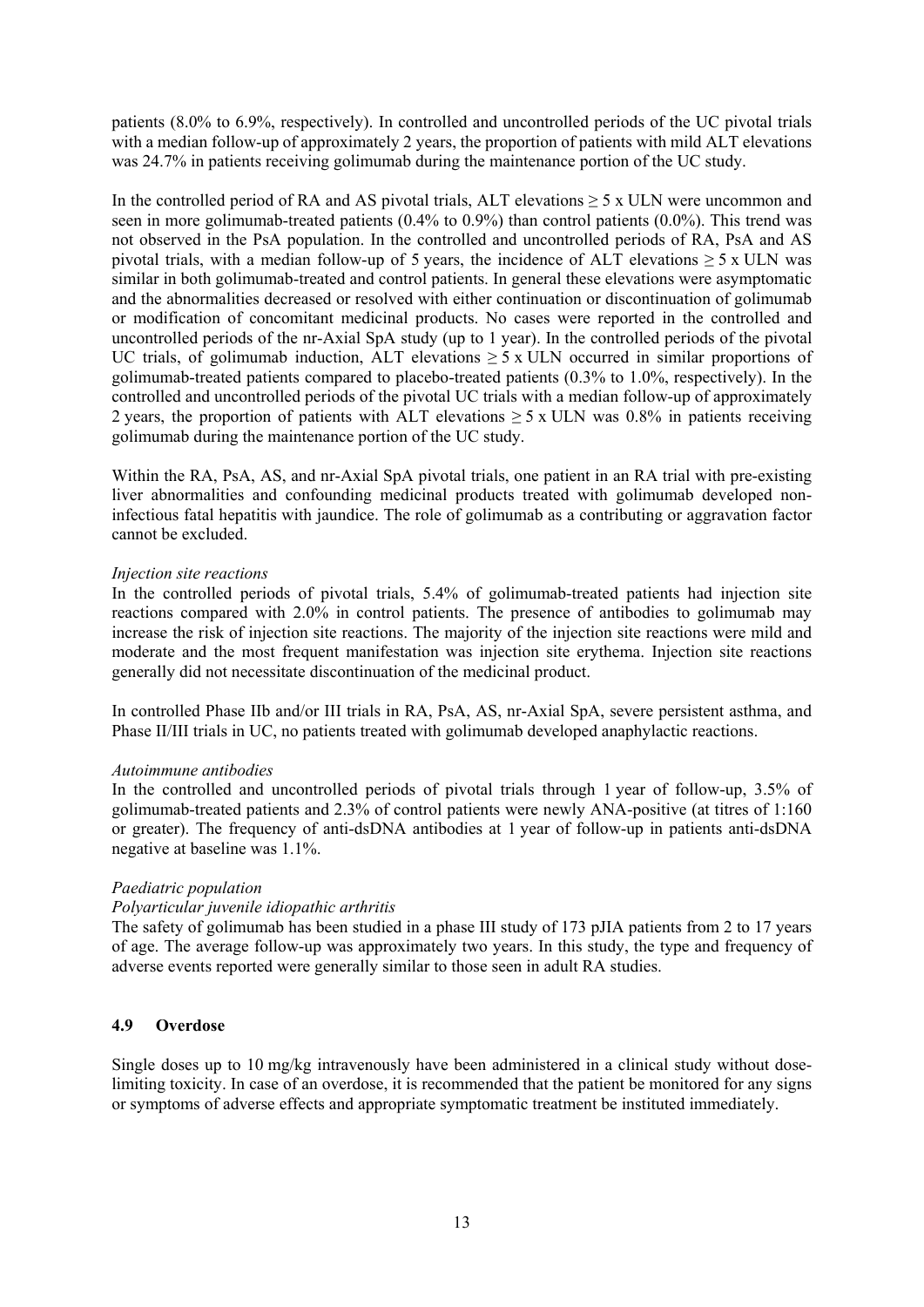## **5. PHARMACOLOGICAL PROPERTIES**

### **5.1 Pharmacodynamic properties**

Pharmacotherapeutic group: Immunosuppressants, tumour necrosis factor alpha (TNF- $\alpha$ ) inhibitors, ATC code: L04AB06

### Mechanism of action

Golimumab is a human monoclonal antibody that forms high affinity, stable complexes with both the soluble and transmembrane bioactive forms of human TNF- $\alpha$ , which prevents the binding of TNF- $\alpha$  to its receptors.

### Pharmacodynamic effects

The binding of human TNF by golimumab was shown to neutralise TNF-α-induced cell-surface expression of the adhesion molecules E-selectin, vascular cell adhesion molecule (VCAM)-1 and intercellular adhesion molecule (ICAM)-1 by human endothelial cells. *In vitro*, TNF-induced secretion of interleukin (IL)-6, IL-8 and granulocyte-macrophage colony stimulating factor (GM-CSF) by human endothelial cells was also inhibited by golimumab.

Improvement in C-reactive protein (CRP) levels were observed relative to placebo groups and treatment with Simponi resulted in significant reductions from baseline in serum levels of IL-6, ICAM-1, matrix-metalloproteinase (MMP)-3 and vascular endothelial growth factor (VEGF) compared to control treatment. In addition, levels of TNF-α were reduced in RA and AS patients and levels of IL-8 were reduced in PsA patients. These changes were observed at the first assessment (week 4) after the initial Simponi administration and were generally maintained through week 24.

### Clinical efficacy

### *Polyarticular juvenile idiopathic arthritis*

The safety and efficacy of Simponi was evaluated in a randomised, double-blind, placebo-controlled, withdrawal study (GO-KIDS) in 173 children (2 to 17 years of age) with active pJIA with at least 5 active joints and an inadequate response to MTX. Children with polyarticular course JIA (rheumatoid factor positive or negative polyarthritis, extended oligoarthritis, juvenile psoriatic arthritis or systemic JIA with no current systemic symptoms) were included in the study. The baseline median number of active joints was 12, and median CRP was 0.17 mg/dL.

Part 1 of the study consisted of a 16week open-label phase in which 173 enrolled children received Simponi 30 mg/m<sup>2</sup> (maximum 50 mg) subcutaneously every 4 weeks and MTX. The 154 children who achieved an American College of Rheumatology (ACR) Ped 30 response at week 16 entered Part 2 of the study, the randomised withdrawal phase, and received Simponi  $30 \text{ mg/m}^2$  (maximum 50 mg) + MTX or placebo + MTX every 4 weeks. After disease flare, children received Simponi  $30 \text{ mg/m}^2$  (maximum  $50 \text{ mg}$ ) + MTX. At week 48, children entered a long-term extension.

Children in this study demonstrated ACR Ped 30, 50, 70, and 90 responses from week 4.

At week 16, 87% of children were ACR Ped 30 responders, and 79%, 66%, and 36% of children were ACR Ped 50, ACR Ped 70, and ACR Ped 90 responders, respectively. At week 16, 34% of children had inactive disease defined as having the presence of all of the following: no joints with active arthritis; no fever, rash, serositis, splenomegaly, hepatomegaly, or generalised lymphadenopathy attributable to JIA; no active uveitis; normal ESR (< 20 mm/hour) or CRP (< 1.0 mg/dL); physician global assessment of disease activity ( $\leq$  5 mm on the VAS); duration of morning stiffness  $\leq$  15 minutes.

At week 16, all ACR Ped components demonstrated clinically relevant improvement from baseline (see Table 3).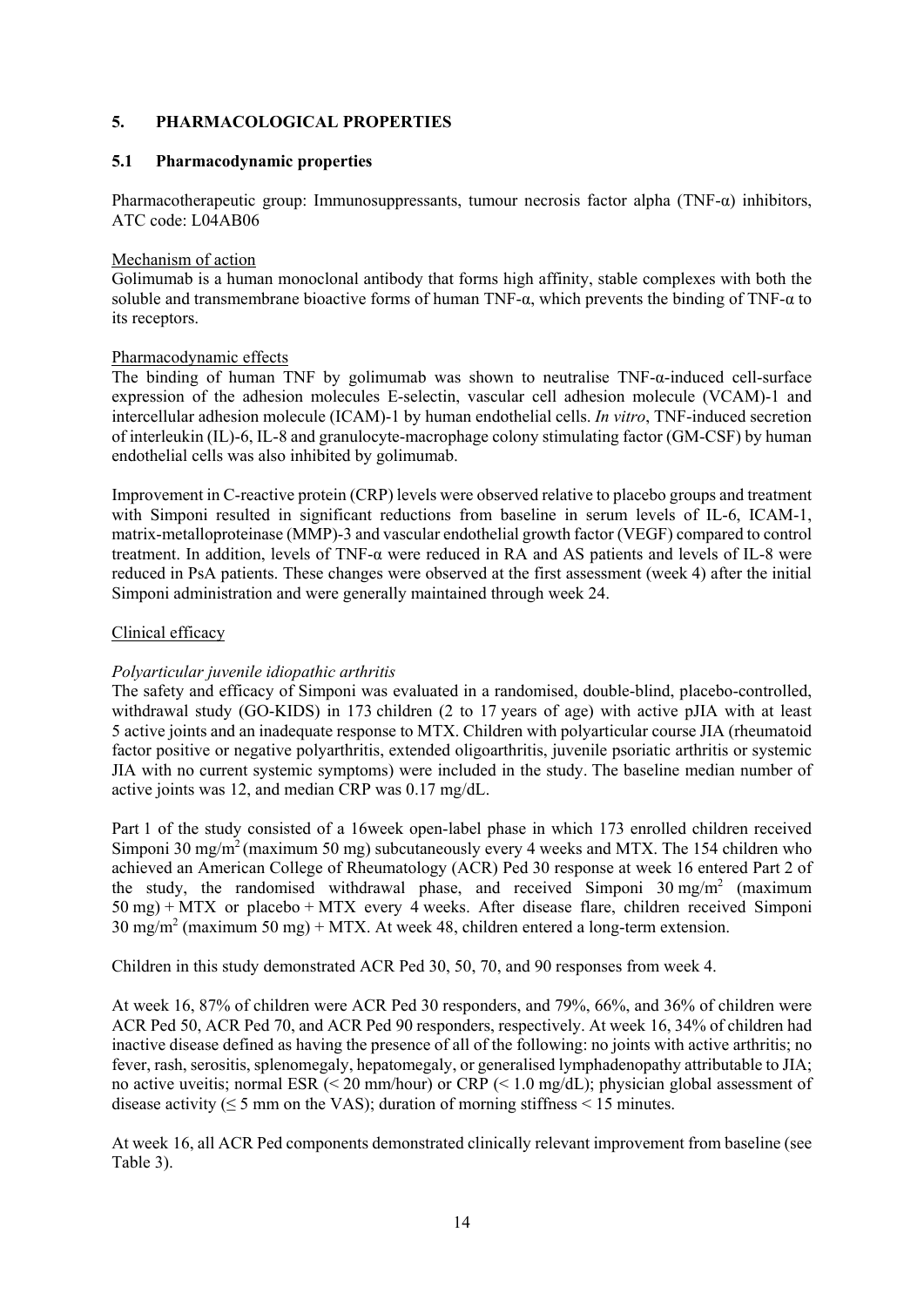| пирготененея п онгражние нглелеге са сопроценея ас week то              |                                             |  |  |  |  |
|-------------------------------------------------------------------------|---------------------------------------------|--|--|--|--|
|                                                                         | <b>Median percent</b><br>improvement        |  |  |  |  |
|                                                                         | Simponi 30 mg/m <sup>2</sup><br>$n^b = 173$ |  |  |  |  |
| Physicians global assessment of disease<br>$(VASc 0-10 cm)$             | 88%                                         |  |  |  |  |
| Subject/parent global assessment of overall<br>well-being (VAS 0-10 cm) | 67%                                         |  |  |  |  |
| Number of active joints                                                 | 92%                                         |  |  |  |  |
| Number of joints with limited range of motion                           | 80%                                         |  |  |  |  |
| Physical function by $CHAQd$                                            | 50%                                         |  |  |  |  |
| ESR $(mm/h)e$                                                           | 33%                                         |  |  |  |  |

**Table 3: Improvements from baseline in ACR Ped components at week 16a**

a baseline  $=$  week  $0$ 

b "n" reflects enrolled patients

c VAS: Visual Analogue Scale

d CHAQ: Child Health Assessment Questionaire

e ESR (mm/h): erythrocyte sedimentation rate (millimetres per hour)

The primary endpoint, the proportion of children who were ACR Ped 30 responders at week 16 and who did not experience a flare between week 16 and week 48, was not achieved. The majority of children did not experience a flare between week 16 and week 48 (59% in the Simponi + MTX and 53% in the placebo + MTX groups, respectively;  $p = 0.41$ ).

Pre-specified subgroup analyses of the primary endpoint by baseline CRP ( $\geq 1$  mg/dL vs < 1 mg/dL) demonstrated higher flare rates in placebo + MTX vs Simponi + MTX treated subjects among subjects with baseline CRP  $\geq 1$  mg/dL (87% vs 40% p = 0.0068).

At week 48, 53% and 55% of children in the Simponi + MTX group and placebo + MTX group, respectively, were ACR Ped 30 responders, and 40% and 28% of children in the Simponi + MTX group and placebo + MTX group, respectively, achieved inactive disease.

### *Adult rheumatoid arthritis*

The efficacy of Simponi was demonstrated in three multicentre, randomised, double-blind, placebocontrolled studies in over 1500 patients  $\geq$  18 years of age with moderately to severely active RA diagnosed according to American College of Rheumatology (ACR) criteria for at least 3 months prior to screening. Patients had at least 4 swollen and 4 tender joints. Simponi or placebo were subcutaneously administered every 4 weeks.

GO-FORWARD evaluated 444 patients who had active RA despite a stable dose of at least 15 mg/week of MTX and who had not been previously treated with an anti-TNF agent. Patients were randomised to receive placebo + MTX, Simponi 50 mg + MTX, Simponi 100 mg + MTX or Simponi 100 mg + placebo. Patients receiving placebo + MTX were switched to Simponi 50 mg + MTX after week 24. At week 52, patients entered an open label long-term extension.

GO-AFTER evaluated 445 patients who were previously treated with one or more of the anti-TNF agents adalimumab, etanercept, or infliximab. Patients were randomised to receive placebo, Simponi 50 mg, or Simponi 100 mg. Patients were allowed to continue concomitant DMARD therapy with MTX, sulfasalazine (SSZ), and/or hydroxychloroquine (HCQ) during the study. The stated reasons for discontinuation of prior anti TNF therapies were lack of efficacy (58%), intolerance (13%), and/or reasons other than safety or efficacy (29%, mostly for financial reasons).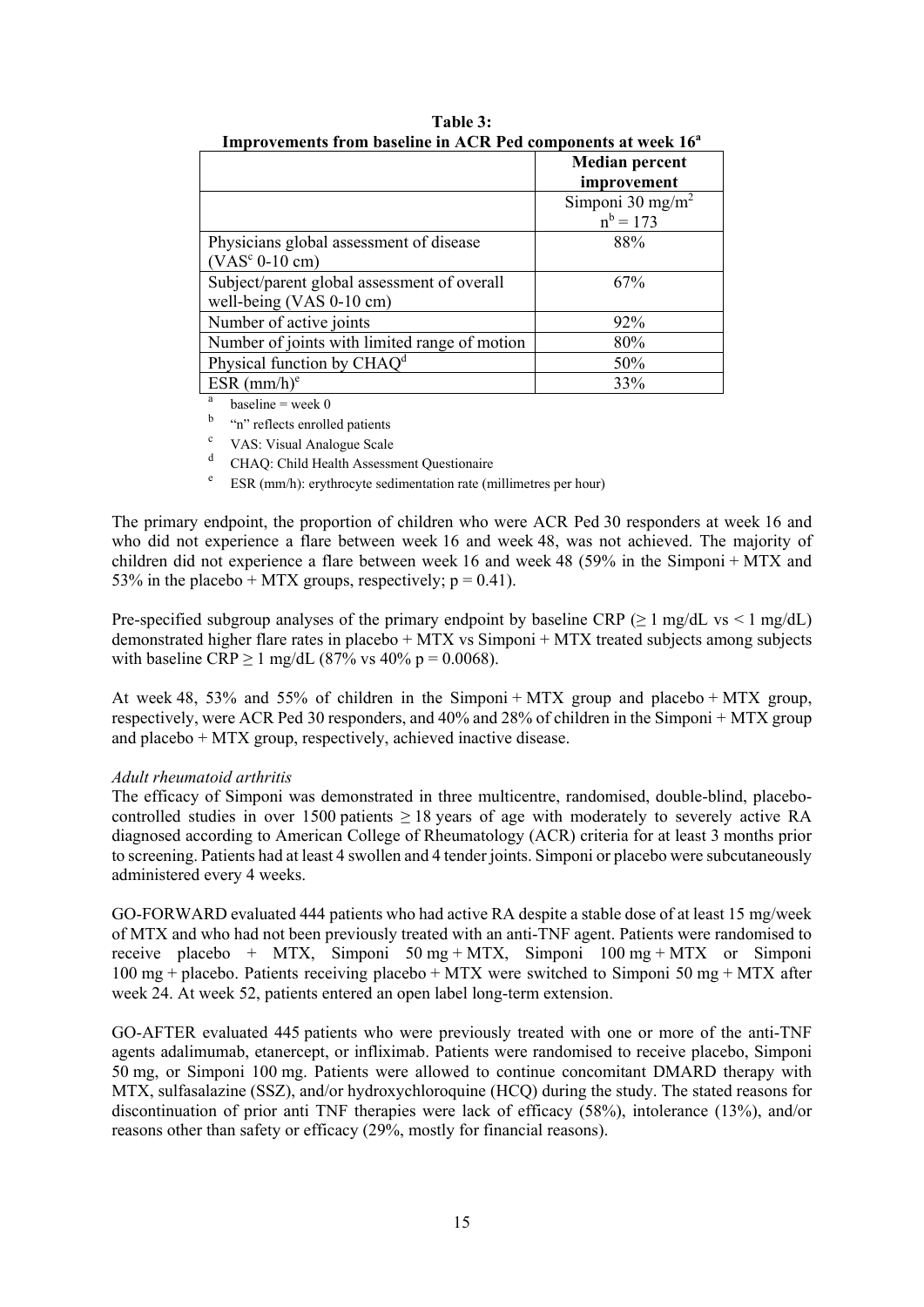GO-BEFORE evaluated 637 patients with active RA who were MTX-naïve and had not previously been treated with an anti-TNF agent. Patients were randomised to receive placebo + MTX, Simponi 50 mg + MTX, Simponi 100 mg + MTX or Simponi 100 mg + placebo. At week 52, patients entered an open label long-term extension in which patients receiving placebo + MTX who had at least 1 tender or swollen joint were switched to Simponi 50 mg + MTX.

In GO-FORWARD, the (co)primary endpoints were the percentage of patients achieving an ACR 20 response at week 14 and the improvement from baseline in Health Assessment Questionnaire (HAQ) at week 24. In GO-AFTER, the primary endpoint was the percentage of patients achieving an ACR 20 response at week 14. In GO-BEFORE, the coprimary endpoints were the percentage of patients achieving ACR 50 response at week 24 and the change from baseline in the van der Heijde-modified Sharp (vdH-S) score at week 52. In addition to the primary endpoint(s), additional assessments of the impact of Simponi treatment on the signs and symptoms of arthritis, radiographic response, physical function and health-related quality of life were performed.

In general, no clinically meaningful differences in measures of efficacy were observed between the Simponi 50 mg and 100 mg dosing regimens with concomitant MTX, through week 104 in GO-FORWARD and GO-BEFORE and through week 24 in GO-AFTER. In each of the RA studies by study design, patients in the long-term extension may have switched between the 50 mg and 100 mg Simponi doses at the discretion of the study physician.

### *Signs and symptoms*

Key ACR results for the Simponi 50 mg dose at weeks 14, 24 and 52 for GO-FORWARD, GO-AFTER and GO-BEFORE are shown in Table 4 and are described below. Responses were observed at the first assessment (week 4) after the initial Simponi administration.

In GO-FORWARD, among 89 subjects randomised to Simponi 50 mg  $+$  MTX, 48 were still on this treatment at week 104. Among those, 40, 33 and 24 patients had ACR 20/50/70 response, respectively at week 104. Among patients remaining in the study and treated with Simponi, similar rates of ACR 20/50/70 response was observed from week 104 through week 256.

In GO-AFTER, the percentage of patients achieving an ACR 20 response was greater for patients receiving Simponi than for patients receiving placebo regardless of the reason reported for discontinuation of one or more prior anti-TNF therapies.

| IXY CHICACY VULCOMES II OM THE CONTEQUEU DOI HONS OF OOST OIX WAXD, OOSNE LEIX AND OOS |                       |                 |                          |                  |                      |                 |  |  |
|----------------------------------------------------------------------------------------|-----------------------|-----------------|--------------------------|------------------|----------------------|-----------------|--|--|
|                                                                                        | <b>BEFORE.</b>        |                 |                          |                  |                      |                 |  |  |
|                                                                                        | <b>GO-FORWARD</b>     |                 | <b>GO-AFTER</b>          |                  | <b>GO-BEFORE</b>     |                 |  |  |
|                                                                                        | Active RA despite MTX |                 | Active RA, previously    |                  | Active RA, MTX Naïve |                 |  |  |
|                                                                                        |                       |                 | treated with one or more |                  |                      |                 |  |  |
|                                                                                        |                       |                 | anti-TNF agent(s)        |                  |                      |                 |  |  |
|                                                                                        |                       | Simponi         |                          |                  |                      | Simponi         |  |  |
|                                                                                        | Placebo               | $50 \text{ mg}$ |                          |                  | Placebo              | $50 \text{ mg}$ |  |  |
|                                                                                        | $^{+}$                | $^{+}$          |                          | Simponi          | $^{+}$               | $^{+}$          |  |  |
|                                                                                        | <b>MTX</b>            | <b>MTX</b>      | Placebo                  | $50 \text{ mg}$  | <b>MTX</b>           | <b>MTX</b>      |  |  |
| $n^a$                                                                                  | 133                   | 89              | 150                      | 147              | 160                  | 159             |  |  |
| Responders, % of patients                                                              |                       |                 |                          |                  |                      |                 |  |  |
| <b>ACR 20</b>                                                                          |                       |                 |                          |                  |                      |                 |  |  |
| Week 14                                                                                | 33%                   | $55\%*$         | 18%                      | $35\%*$          | NA.                  | <b>NA</b>       |  |  |
| Week 24                                                                                | 28%                   | $60\%*$         | 16%                      | $31\% p = 0.002$ | 49%                  | 62%             |  |  |
| Week 52                                                                                | <b>NA</b>             | <b>NA</b>       | <b>NA</b>                | <b>NA</b>        | 52%                  | 60%             |  |  |
| <b>ACR 50</b>                                                                          |                       |                 |                          |                  |                      |                 |  |  |
| Week 14                                                                                | 10%                   | $35\%*$         | $7\%$                    | $15\% p = 0.021$ | <b>NA</b>            | <b>NA</b>       |  |  |

| Table 4:                                                                           |
|------------------------------------------------------------------------------------|
| Key efficacy outcomes from the controlled portions of GO-FORWARD, GO-AFTER and GO- |
| <b>REFODE</b>                                                                      |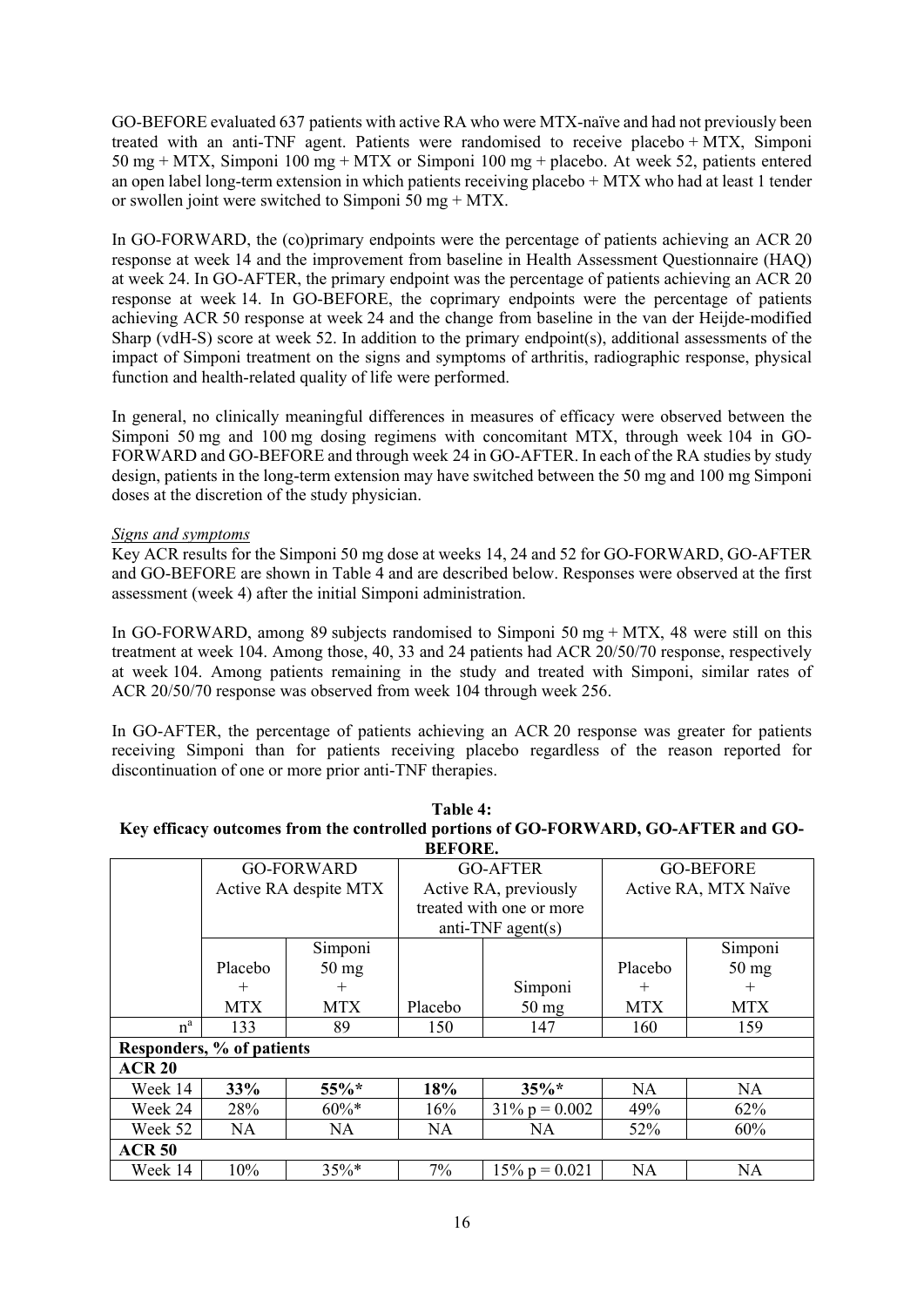| Week 24       | 14%   | $37\%$ *    | $4\%$     | $16\%*$         | <b>29%</b> | 40% |  |
|---------------|-------|-------------|-----------|-----------------|------------|-----|--|
| Week 52       | NA    | NA          | NA        | NA              | 36%        | 42% |  |
| <b>ACR 70</b> |       |             |           |                 |            |     |  |
| Week 14       | $4\%$ | 14%         | $2\%$     | 10%             | <b>NA</b>  | NA  |  |
|               |       | $p = 0.008$ |           | $p = 0.005$     |            |     |  |
| Week 24       | 5%    | $20\%*$     | 2%        | $9\% p = 0.009$ | 16%        | 24% |  |
| Week 52       | NA    | NA          | <b>NA</b> | NA              | 22%        | 28% |  |

<sup>a</sup> n reflects randomised patients; actual number of patients evaluable for each endpoint may vary by timepoint.

\*  $p \le 0.001$ 

NA: Not Applicable

In GO-BEFORE the primary analysis in patients with moderate to severe rheumatoid arthritis (combined Simponi 50 and 100 mg + MTX groups vs MTX alone for ACR50) was not statistically significant at week 24 ( $p = 0.053$ ). At week 52 in the overall population, the percentage of patients in the Simponi 50 mg + MTX group who achieved an ACR response was generally higher but not significantly different when compared with MTX alone (see Table 4). Additional analyses were performed in subsets representative of the indicated population of patients with severe, active and progressive RA. A generally greater effect of Simponi  $50 \text{ mg} + \text{MTX}$  versus MTX alone was demonstrated in the indicated population compared with the overall population.

In GO-FORWARD and GO-AFTER, clinically meaningful and statistically significant responses in Disease Activity Scale (DAS)28 were observed at each prespecified time point, at week 14 and at week 24 ( $p \le 0.001$ ). Among patients who remained on the Simponi treatment to which they were randomised at study start, DAS28 responses were maintained through week 104. Among patients remaining in the study and treated with Simponi, DAS28 responses were similar from week 104 through week 256.

In GO-BEFORE, major clinical response, defined as the maintenance of an ACR 70 response over a continuous 6month period, was measured. At week 52, 15% of patients in the Simponi 50 mg + MTX group achieved a major clinical response compared with 7% of patients in the placebo + MTX group  $(p = 0.018)$ . Among 159 subjects randomised to Simponi 50 mg + MTX, 96 were still on this treatment at week 104. Among those, 85, 66 and 53 patients had ACR 20/50/70 response, respectively, at week 104. Among patients remaining in the study and treated with Simponi, similar rates of ACR 20/50/70 response were observed from week 104 through week 256.

### *Radiographic response:*

In GO-BEFORE the change from baseline in the vdH-S score, a composite score of structural damage that radiographically measures the number and size of joint erosions and the degree of joint space narrowing in hands/wrists and feet, was used to assess the degree of structural damage. Key results for the Simponi 50 mg dose at week 52 are presented in Table 5.

The number of patients with no new erosions or a change from baseline in total vdH-S Score  $\leq 0$  was significantly higher in the Simponi treatment group than in the control group ( $p = 0.003$ ). The radiographic effects observed at week 52 were maintained through week 104. Among patients remaining in the study and treated with Simponi, radiographic effects were similar from week 104 through week 256.

| Table 5:                                                                                    |
|---------------------------------------------------------------------------------------------|
| Radiographic mean (SD) changes from baseline in total vdH-S score at week 52 in the overall |
| population of GO-BEFORE                                                                     |

|                    | $Placebo + MTX$ | Simponi 50 mg + $MTX$ |
|--------------------|-----------------|-----------------------|
| $n^a$              | 160             | 159                   |
| <b>Total Score</b> |                 |                       |
| <b>Baseline</b>    | 19.7 (35.4)     | 18.7 (32.4)           |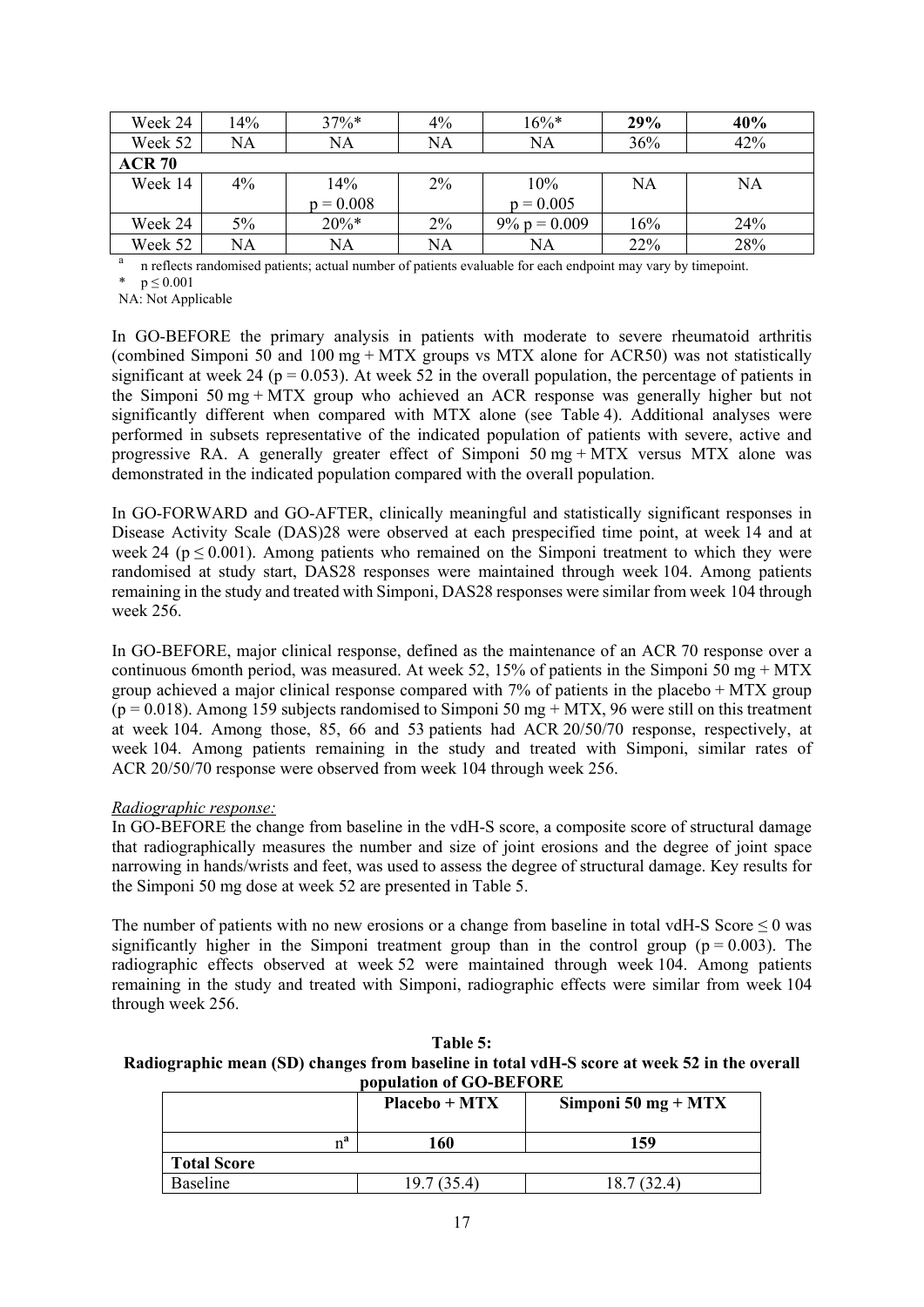| Change from baseline | 1.4 (4.6)  | 0.7(5.2)   |  |  |  |  |  |
|----------------------|------------|------------|--|--|--|--|--|
| <b>Erosion Score</b> |            |            |  |  |  |  |  |
| Baseline             | 11.3(18.6) | 10.8(17.4) |  |  |  |  |  |
| Change from baseline | 0.7(2.8)   | 0.5(2.1)   |  |  |  |  |  |
| <b>JSN Score</b>     |            |            |  |  |  |  |  |
| Baseline             | 8.4(17.8)  | 7.9(16.1)  |  |  |  |  |  |
| Change from baseline | 0.6(2.3)   |            |  |  |  |  |  |

<sup>a</sup> n reflects randomised patients

 $p = 0.015$ 

\*\*  $p = 0.044$ 

### *Physical function and health-related quality of life*

Physical function and disability were assessed as a separate endpoint in GO-FORWARD and GO-AFTER using the disability index of the HAQ DI. In these studies, Simponi demonstrated clinically meaningful and statistically significant improvement in HAQ DI from baseline versus control at week 24. Among patients who remained on the Simponi treatment to which they were randomised at study start, improvement in HAQ DI was maintained through week 104. Among patients remaining in the study and treated with Simponi, improvement in HAQ DI was similar from week 104 through week 256.

In GO-FORWARD clinically meaningful and statistically significant improvements were demonstrated in health-related quality of life as measured by the physical component score of the SF36 in patients treated with Simponi versus placebo at week 24. Among patients who remained on the Simponi treatment to which they were randomised at study start, improvement of the SF36 physical component was maintained through week 104. Among patients remaining in the study and treated with Simponi, improvement of the SF36 physical component was similar from week 104 through week 256. In GO-FORWARD and GO-AFTER, statistically significant improvements were observed in fatigue as measured by functional assessment of chronic illness therapy-fatigue scale (FACIT-F).

### *Adult psoriatic arthritis*

The safety and efficacy of Simponi were evaluated in a multicentre, randomised, double-blind, placebocontrolled study (GO-REVEAL) in 405 adult patients with active PsA ( $\geq$  3 swollen joints and  $\geq$  3 tender joints) despite nonsteroidal anti-inflammatory (NSAID) or DMARD therapy. Patients in this study had a diagnosis of PsA for at least 6 months and had at least mild psoriatic disease. Patients with each subtype of psoriatic arthritis were enrolled, including polyarticular arthritis with no rheumatoid nodules (43%), asymmetric peripheral arthritis (30%), distal interphalangeal (DIP) joint arthritis (15%), spondylitis with peripheral arthritis  $(11\%)$ , and arthritis mutilans  $(1\%)$ . Previous treatment with an anti-TNF agent was not allowed. Simponi or placebo were administered subcutaneously every 4 weeks. Patients were randomly assigned to placebo, Simponi 50 mg, or Simponi 100 mg. Patients receiving placebo were switched to Simponi 50 mg after week 24. Patients entered an open label long-term extension at week 52. Approximately forty-eight percent of patients continued on stable doses of methotrexate  $(\leq 25 \text{ mg/week})$ . The coprimary endpoints were the percentage of patients achieving ACR 20 response at week 14 and change from baseline in total PsA modified vdH-S score at week 24.

In general, no clinically meaningful differences in measures of efficacy were observed between the Simponi 50 mg and 100 mg dosing regimens through week 104. By study design, patients in the longterm extension may have switched between the 50 mg and 100 mg Simponi doses at the discretion of the study physician.

### *Signs and symptoms*

Key results for the 50 mg dose at weeks 14 and 24 are shown in Table 6 and described below.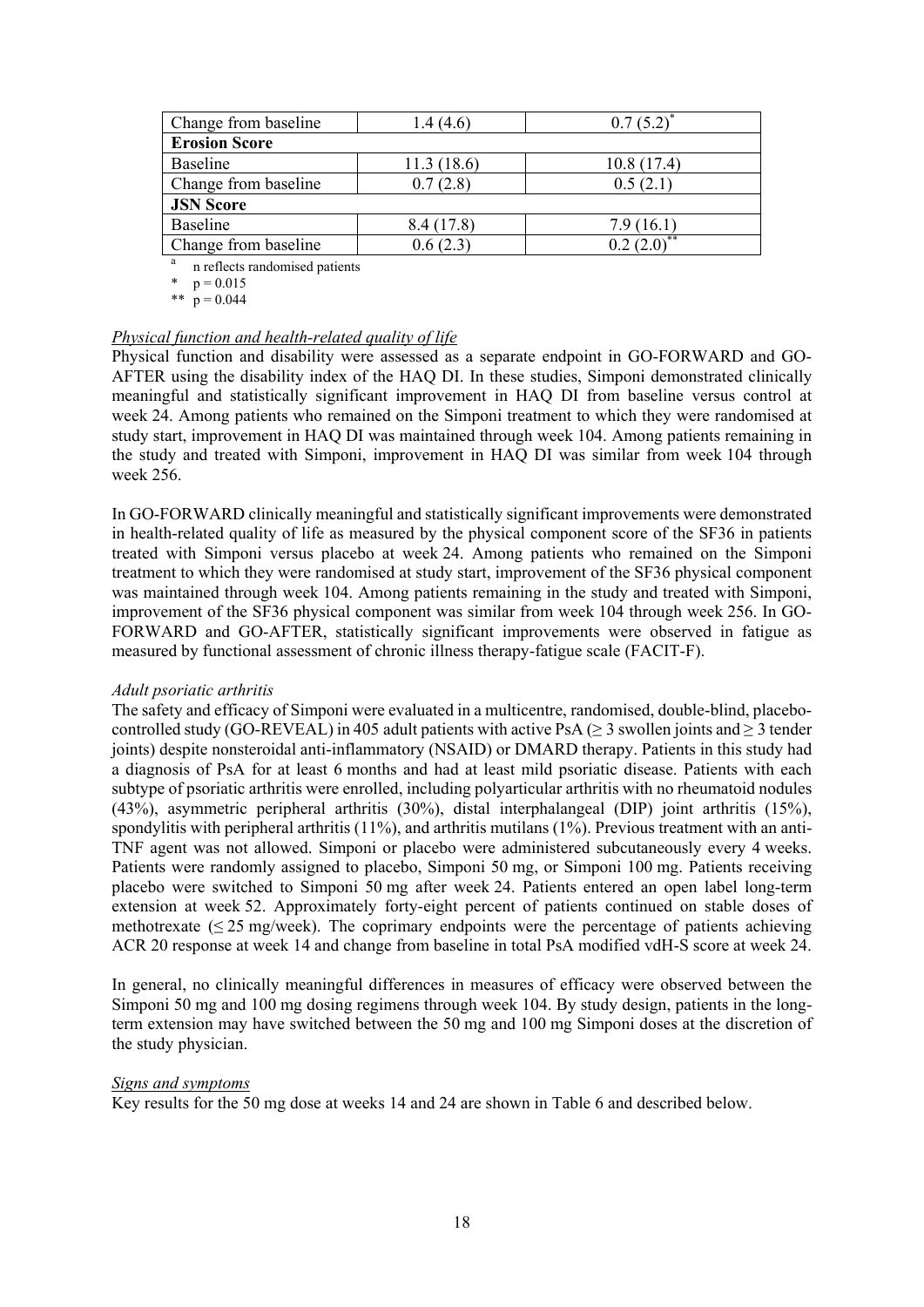|                           | Simponi |
|---------------------------|---------|
| Placebo                   | 50 mg*  |
| 113                       | 146     |
| Responders, % of patients |         |
|                           |         |
| 9%                        | 51%     |
| 12%                       | 52%     |
|                           |         |
| $2\%$                     | 30%     |
| 4%                        | 32%     |
|                           |         |
| $1\%$                     | 12%     |
| $1\%$                     | 19%     |
|                           |         |
| 3%                        | 40%     |
| $1\%$                     | 56%     |
|                           |         |

**Table 6: Key efficacy outcomes from GO-REVEAL**

 $p < 0.05$  for all comparisons;

<sup>a</sup> n reflects randomised patients; actual number of patients evaluable for each endpoint may vary by timepoint

<sup>b</sup> *Psoriasis Area and Severity Index*

<sup>c</sup> Based on the subset of patients with  $\geq$  3% BSA involvement at baseline, 79 patients (69.9%) in the placebo group and 109 (74.3%) in the Simponi 50 mg group.

Responses were observed at the first assessment (week 4) after the initial Simponi administration. Similar ACR 20 responses at week 14 were observed in patients with polyarticular arthritis with no rheumatoid nodules and asymmetric peripheral arthritis PsA subtypes. The number of patients with other PsA subtypes was too small to allow meaningful assessment. Responses observed in the Simponi treated groups were similar in patients receiving and not receiving concomitant MTX. Among 146 patients randomised to Simponi 50 mg, 70 were still on this treatment at week 104. Of these 70 patients, 64, 46 and 31 patients had an ACR 20/50/70 response, respectively. Among patients remaining in the study and treated with Simponi, similar rates of ACR 20/50/70 response was observed from week 104 through week 256.

Statistically significant responses in DAS28 were also observed at weeks 14 and 24 ( $p < 0.05$ ).

At week 24 improvements in parameters of peripheral activity characteristic of psoriatic arthritis (e.g. number of swollen joints, number of painful/tender joints, dactylitis and enthesitis) were seen in the Simponi-treated patients. Simponi treatment resulted in significant improvement in physical function as assessed by HAQ DI, as well as significant improvements in health-related quality of life as measured by the physical and mental component summary scores of the SF-36. Among patients who remained on the Simponi treatment to which they were randomised at study start, DAS28 and HAQ DI responses were maintained through week 104. Among patients remaining in the study and treated with Simponi, DAS28 and HAQ DI responses were similar from week 104 through week 256.

### *Radiographic response:*

Structural damage in both hands and feet was assessed radiographically by the change from baseline in the vdH-S score, modified for PsA by addition of hand distal interphalangeal (DIP) joints.

Simponi 50 mg treatment reduced the rate of progression of peripheral joint damage compared with placebo treatment at week 24 as measured by change from baseline in total modified vdH-S Score (mean  $\pm$  SD score was  $0.27 \pm 1.3$  in the placebo group compared with  $0.16 \pm 1.3$  in the Simponi group;  $p = 0.011$ ). Out of 146 patients who were randomised to Simponi 50 mg, 52 week X-ray data were available for 126 patients, of whom 77% showed no progression compared to baseline. At week 104,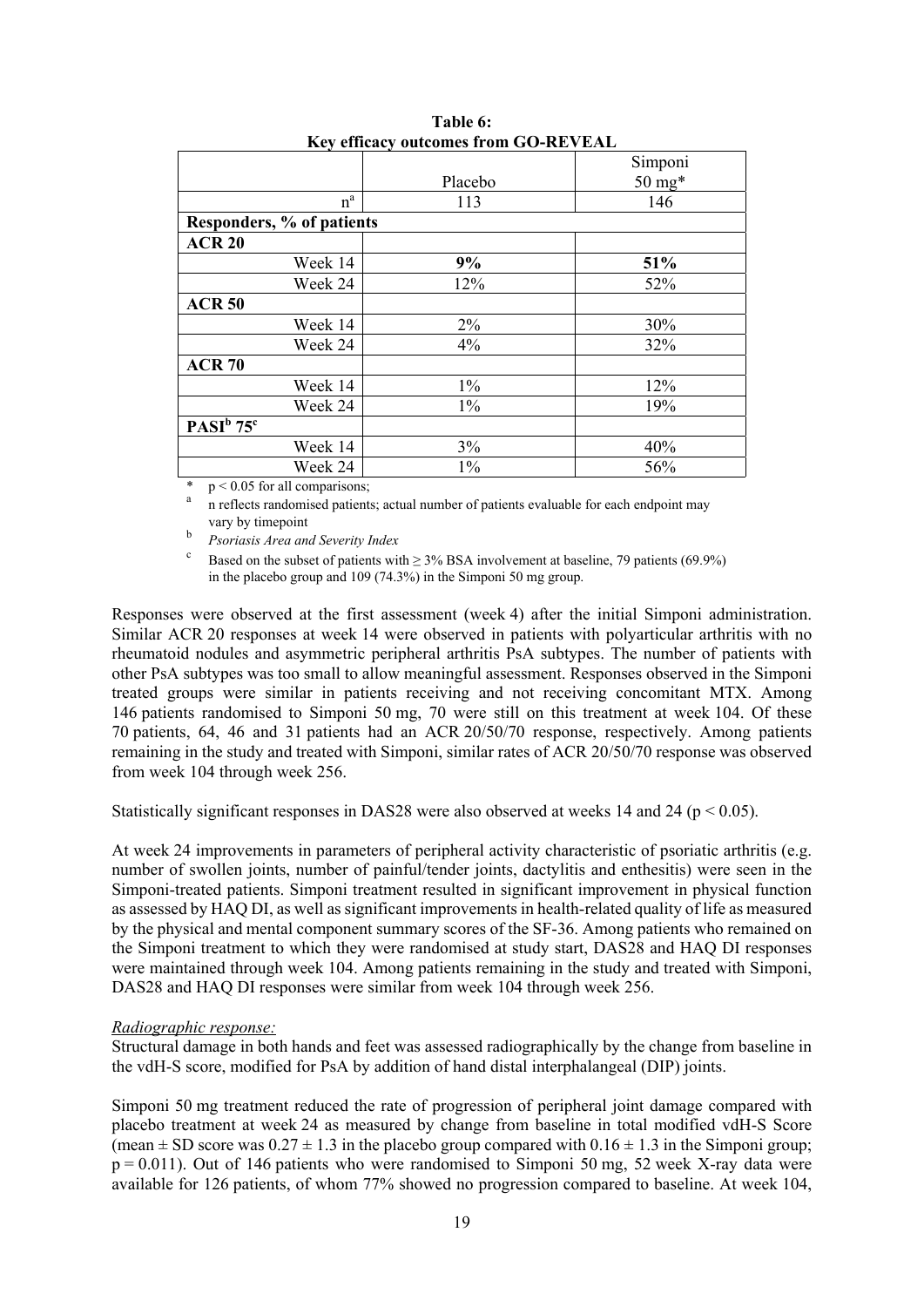X-ray data were available for 114 patients, and 77% showed no progression from baseline. Among patients remaining in the study and treated with Simponi, similar rates of patients showed no progression from baseline from week 104 through week 256.

### Immunogenicity

Across the Phase III RA, PsA and AS studies through week 52, antibodies to golimumab were detected by the enzyme immunoassay (EIA) method in 5% (105/2062) of golimumab treated patients and, where tested, nearly all antibodies were neutralising *in vitro*. Similar rates were shown across rheumatologic indications. Treatment with concomitant MTX resulted in a lower proportion of patients with antibodies to golimumab than patients receiving golimumab without MTX (approximately 3% [41/1235] versus 8% [64/827], respectively).

In nr-Axial SpA, antibodies to golimumab were detected in 7% (14/193) of golimumab treated patients through week 52 by the EIA method.

In the Phase II and III UC studies through week 54, antibodies to golimumab were detected by the EIA method in 3% (26/946) of golimumab treated patients. Sixty-eight percent (21/31) of antibody-positive patients had neutralising antibodies *in vitro*. Treatment with concomitant immunomodulators (azathioprine, 6mercaptopurine and MTX) resulted in a lower proportion of patients with antibodies to golimumab than patients receiving golimumab without immunomodulators (1% (4/308) versus 3% (22/638), respectively). Of patients that continued in the study extension and had evaluable samples through week 228, antibodies to golimumab were detected in 4% (23/604) of golimumab treated patients. Eighty-two percent (18/22) of antibody-positive patients had neutralising antibodies *in vitro*.

A drug-tolerant EIA method was used in the pJIA study for the detection of antibodies to golimumab. Due to the higher sensitivity and the improved drug tolerance, a higher incidence of antibodies to golimumab was expected to be detected with the drug-tolerant EIA method compared to the EIA method. In the Phase III pJIA study through week 48, antibodies to golimumab were detected by the drug-tolerant EIA method in 40% (69/172) of golimumab treated children of which a majority had a titre lower than 1:1000. An effect on serum golimumab concentrations was seen at titres of  $> 1:100$ while an effect on efficacy was not seen until titres of  $> 1:1000$ , though the numbers of children with titres of > 1:1000 were low (N = 8). Among the children who tested positive for antibodies to golimumab, 39% (25/65) had neutralising antibodies. The higher incidence of antibodies with the drugtolerant EIA method, because they were mainly low titre antibodies, did not have an apparent impact on drug levels, efficacy and safety and therefore does not represent any new safety signal.

The presence of antibodies to golimumab may increase the risk of injection site reactions (see section 4.4). The small number of patients positive for antibodies to golimumab limits the ability to draw definitive conclusions regarding the relationship between antibodies to golimumab and clinical efficacy or safety measures.

Because immunogenicity analyses are product- and assay-specific, comparison of antibody rates with those from other products is not appropriate.

### **5.2 Pharmacokinetic properties**

### *Absorption*

Following a single subcutaneous administration of golimumab to healthy subjects or patients with RA, the median time to reach maximum serum concentrations  $(T_{max})$  ranged from 2 to 6 days. A subcutaneous injection of 50 mg golimumab to healthy subjects produced a mean  $\pm$  standard deviation maximum serum concentration ( $C_{\text{max}}$ ) of 3.1  $\pm$  1.4  $\mu$ g/mL.

Following a single subcutaneous injection of 100 mg, the absorption of golimumab was similar in the upper arm, abdomen, and thigh, with a mean absolute bioavailability of 51%. Since golimumab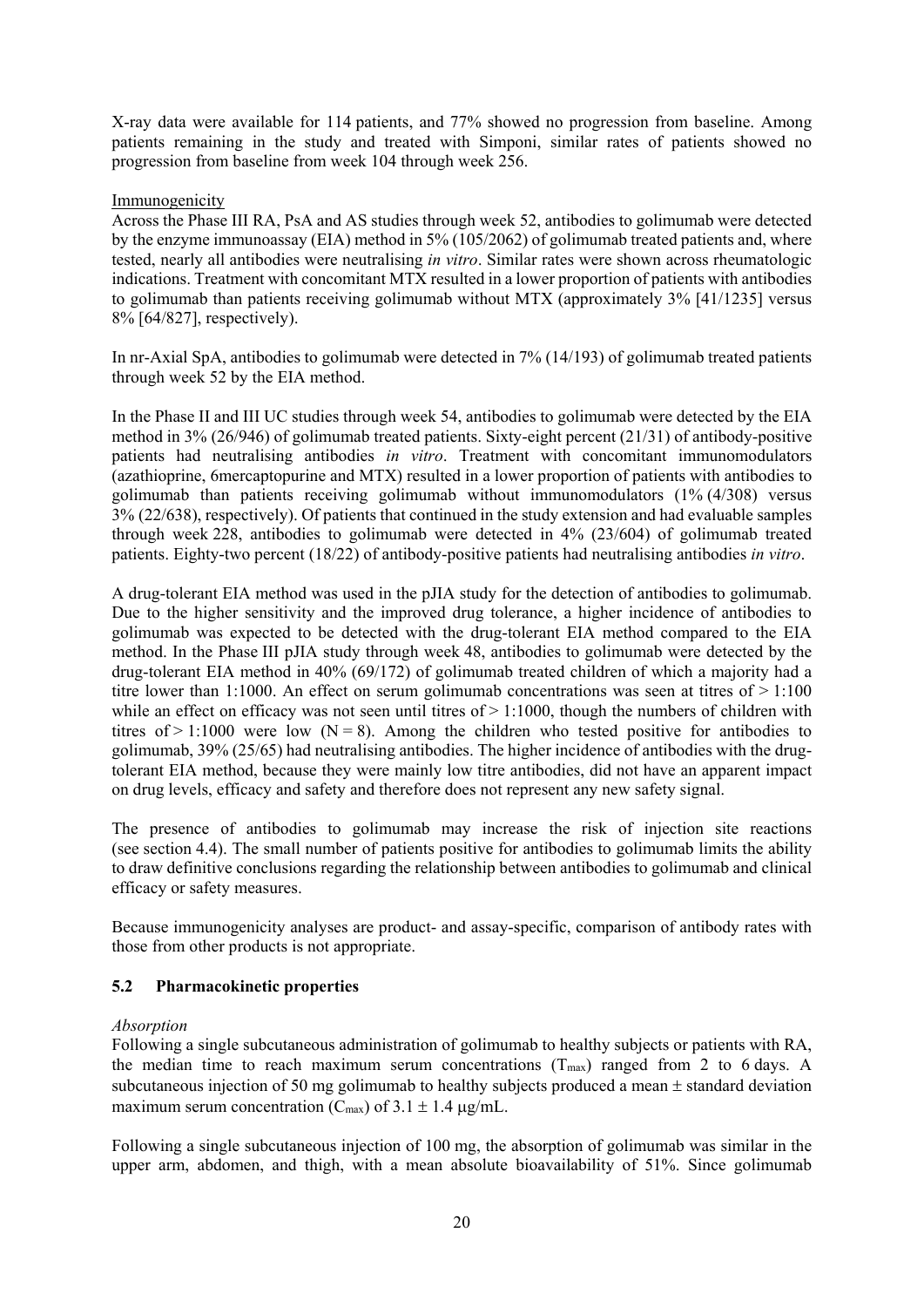exhibited approximately dose proportional PK following a subcutaneous administration, the absolute bioavailability of a golimumab 50 mg or 200 mg dose is expected to be similar.

## *Distribution*

Following a single IV administration, the mean volume of distribution was  $115 \pm 19$  mL/kg.

## *Elimination*

The systemic clearance of golimumab was estimated to be  $6.9 \pm 2.0$  mL/day/kg. Terminal halflife- value was estimated to be approximately  $12 \pm 3$  days in healthy subjects and similar values were observed in patients with RA, PsA, AS, or UC.

When 50 mg golimumab was administered subcutaneously to patients with RA, PsA or AS every 4 weeks, serum concentrations reached steady state by week 12. With concomitant use of MTX, treatment with 50 mg golimumab subcutaneously every 4 weeks resulted in a mean  $(± standard)$ deviation) steady-state trough serum concentration of approximately  $0.6 \pm 0.4$  ug/mL in RA patients with active RA despite MTX therapy, and approximately  $0.5 \pm 0.4 \,\mu$ g/mL in patients with active PsA and approximately  $0.8 \pm 0.4$  ug/mL in patients with AS. Steady-state trough mean serum golimumab concentrations in patients with nr-Axial SpA were similar to those observed in patients with AS following subcutaneous administration of 50 mg golimumab every 4 weeks.

Patients with RA, PsA or AS who did not receive concomitant MTX had approximately 30% lower steady-state trough concentrations of golimumab than those who received golimumab with MTX. In a limited number of RA patients treated with subcutaneous golimumab over a 6month period, concomitant use of MTX reduced the apparent clearance of golimumab by approximately 36%. However, population pharmacokinetic analysis indicated that concomitant use of NSAIDs, oral corticosteroids or sulfasalazine did not influence the apparent clearance of golimumab.

Following induction doses of 200 mg and 100 mg golimumab at week 0 and 2, respectively, and maintenance doses of 50 mg or 100 mg golimumab subcutaneously every 4 weeks thereafter to patients with UC, serum golimumab concentrations reached steady state approximately 14 weeks after the start of therapy. Treatment with 50 mg or 100 mg golimumab subcutaneous every 4 weeks during maintenance resulted in a mean steady-state trough serum concentration of approximately  $0.9 \pm 0.5$  ug/mL and  $1.8 \pm 1.1$  ug/mL, respectively.

In UC patients treated with 50 mg or 100 mg golimumab subcutaneously every 4 weeks, concomitant use of immunomodulators did not have a substantial effect on steady-state trough levels of golimumab.

Patients who developed anti-golimumab antibodies generally had low trough steady-state serum concentrations of golimumab (see section 5.1).

### *Linearity*

Golimumab exhibited approximately dose-proportional pharmacokinetics in patients with RA over the dose range of 0.1 to 10.0 mg/kg following a single intravenous dose. Following a single SC dose in healthy subjects, approximately dose-proportional pharmacokinetics were also observed over a dose range of 50 mg to 400 mg.

### *Effect of weight on pharmacokinetics*

There was a trend toward higher apparent clearance of golimumab with increasing weight (see section 4.2).

### *Paediatric population*

The pharmacokinetics of golimumab were determined in 173 children with pJIA with an age range from 2 to 17 years of age. In the pJIA study, children who received golimumab 30 mg/m<sup>2</sup> (maximum 50 mg) subcutaneously every 4 weeks, had median steady-state trough golimumab concentrations which were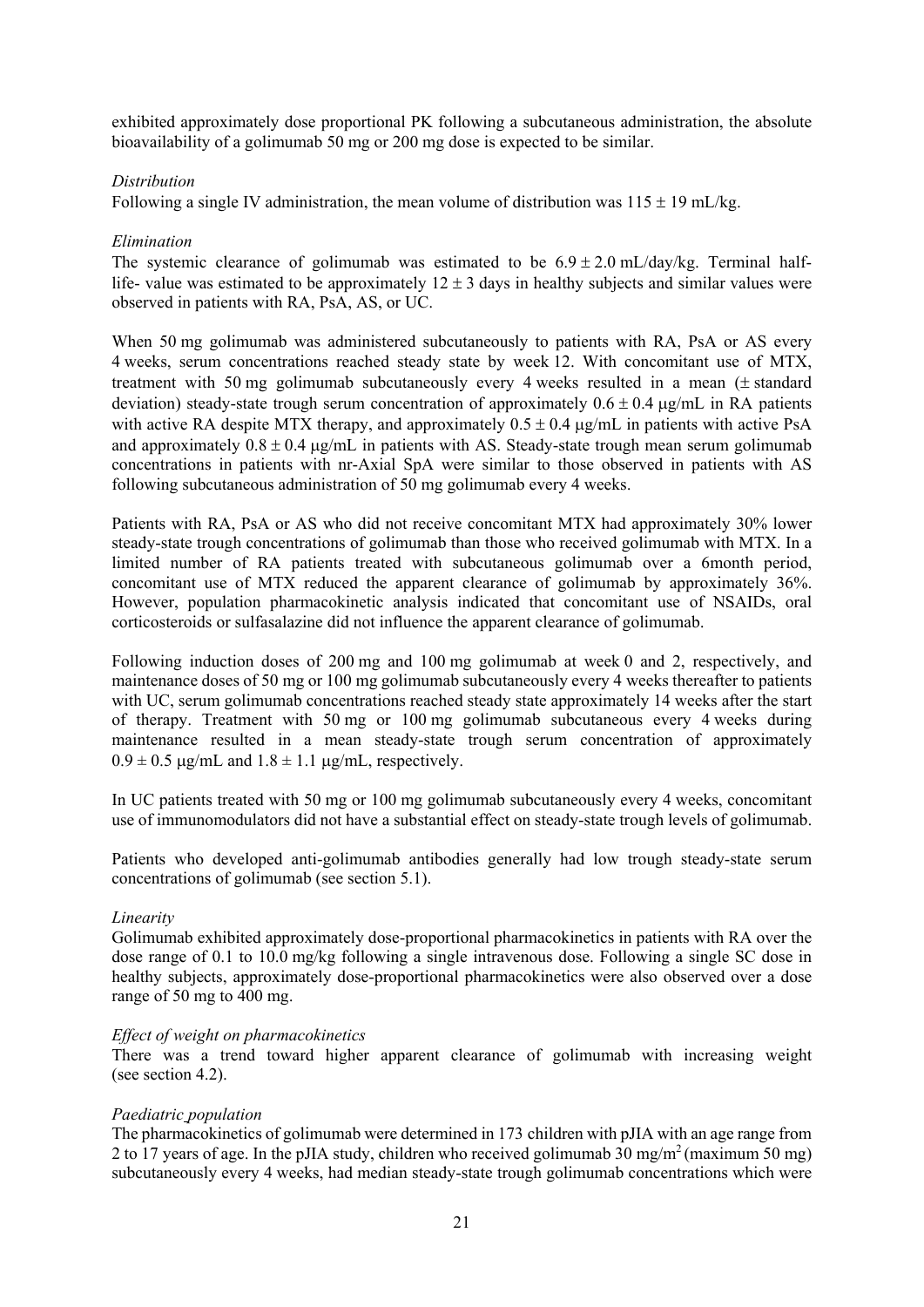similar across different age groups, and which were also similar to or slightly higher than those seen in adult RA patients who received 50 mg golimumab every 4 weeks.

Population pharmacokinetic/pharmacodynamic modelling and simulation in children with pJIA confirmed the relationship between golimumab serum exposures and clinical efficacy and supports the dosing regimen of golimumab 30 mg/m<sup>2</sup> every 4 weeks in children with pJIA.

# **5.3 Preclinical safety data**

Non-clinical data reveal no special hazard for humans based on conventional studies of safety pharmacology, repeated dose toxicity, toxicity to reproduction and development.

No mutagenicity studies, animal fertility studies nor long-term carcinogenic studies have been conducted with golimumab.

In a fertility and general reproductive function study in mouse, using an analogous antibody that selectively inhibits the functional activity of mouse TNFα, the number of pregnant mice was reduced. It is not known whether this finding was due to effects on the males and/or the females. In a developmental toxicity study conducted in mice following administration of the same analogous antibody, and in cynomolgus monkeys using golimumab, there was no indication of maternal toxicity, embryotoxicity or teratogenicity.

## **6. PHARMACEUTICAL PARTICULARS**

### **6.1 List of excipients**

Sorbitol (E420) Histidine Histidine hydrochloride monohydrate Polysorbate 80 Water for injections

### **6.2 Incompatibilities**

In the absence of compatibility studies, this medicinal product must not be mixed with other medicinal products.

### **6.3 Shelf life**

See expiry date on the outer pack.

### **6.4 Special precautions for storage**

Store in a refrigerator  $(2^{\circ}C - 8^{\circ}C)$ .

Do not freeze.

Keep the prefilled pen in the outer carton in order to protect it from light.

Simponi may be stored at temperatures up to a maximum of 25°C for a single period of up to 30 days, but not exceeding the original expiry date printed on the carton. The new expiry date must be written on the carton (up to 30 days from the date removed from the refrigerator).

Once Simponi has been stored at room temperature, it should not be returned to refrigerated storage. Simponi must be discarded if not used within the 30 days of room temperature storage.

Keep out of the sight and reach of children.